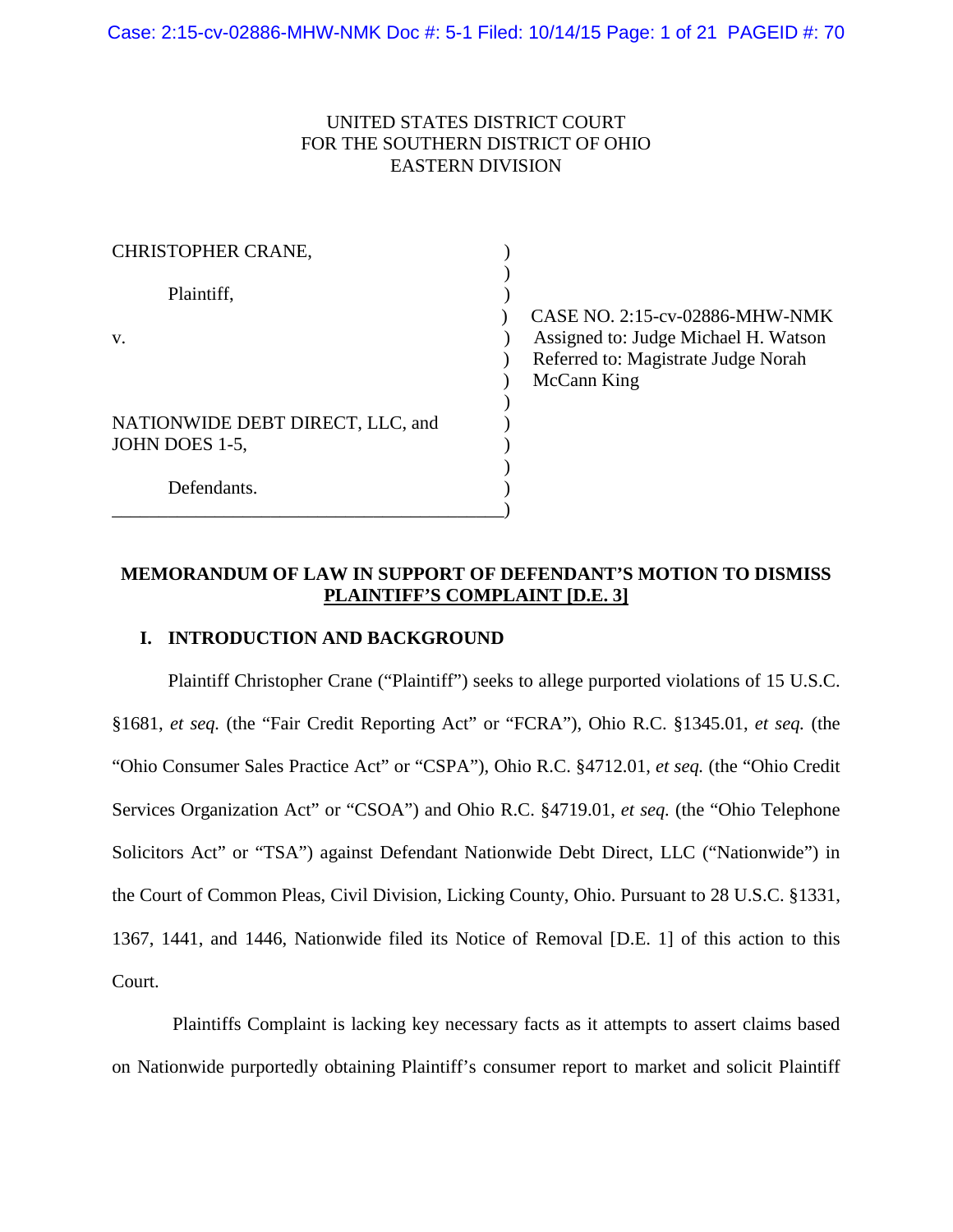#### Case: 2:15-cv-02886-MHW-NMK Doc #: 5-1 Filed: 10/14/15 Page: 2 of 21 PAGEID #: 71

for alleged debt settlement services and alleged credit repair services. By way of example of the foregoing, Plaintiff fails to and cannot allege any actual damages; fails to allege facts that could possibly categorize Nationwide as a credit repair entity; fails to allege facts that could reveal Nationwide engaged in a telephone solicitation; and fails to allege facts that could support a claim that Plaintiff is a consumer or that Nationwide even engaged in consumer transactions. Plaintiff seeks to rely upon 15 U.S.C. §1681n and 1681o (FCRA claims), Ohio R.C. §§1345.01, *et seq.* (CSPA claim), 4712.01, *et seq.* (CSOA claim), and 4719.01, *et seq.* (TSA claim), but fails on all counts to allege the essential facts necessary to state a claim. Plaintiff's failure to allege facts sufficient to support any viable claim for relief against Nationwide deprives Nationwide of adequate notice of the claims and grounds on which they rest. Accordingly, each of the claims sought to be asserted against Nationwide should be dismissed in their entirety.

### **II. LAW AND ANALYSIS**

#### **A. Legal Standard**

To adequately plead a claim for relief, Federal Rule of Civil Procedure 8(a) requires, in part, the complaint to contain "a short and plain statement of the claim showing that the pleader is entitled to relief." Fed. R. Civ. P. 8(a)(2). While the Court must accept all well-pleaded factual allegations in the complaint as true, the Court need not "'accept as true a legal conclusion couched as a factual allegation.'" *Bell Atlantic Corp. v. Twombly*, 550 U.S. 544, 555, 127 S. Ct. 1955, 167 L.Ed.2d 929 (2007) (quoting *Papason v. Allain*, 478 U.S. 265, 286, 106 S. Ct. 2932, 92 L.Ed.2d 209 (1986)). In assessing a motion to dismiss, the Court determines whether the complaint "contain[s] sufficient factual matter, accepted as true, to state a claim to relief that is plausible on its face." *Ashcroft v. Iqbal*, 556 U.S. 662, 678, 129 S. Ct. 1937, 173 L.Ed.2d 868 (2009); *see also Heinrich v. Waiting Angels Adoption Services, Inc.*, 668 F.3d 393, 403 (6th Cir.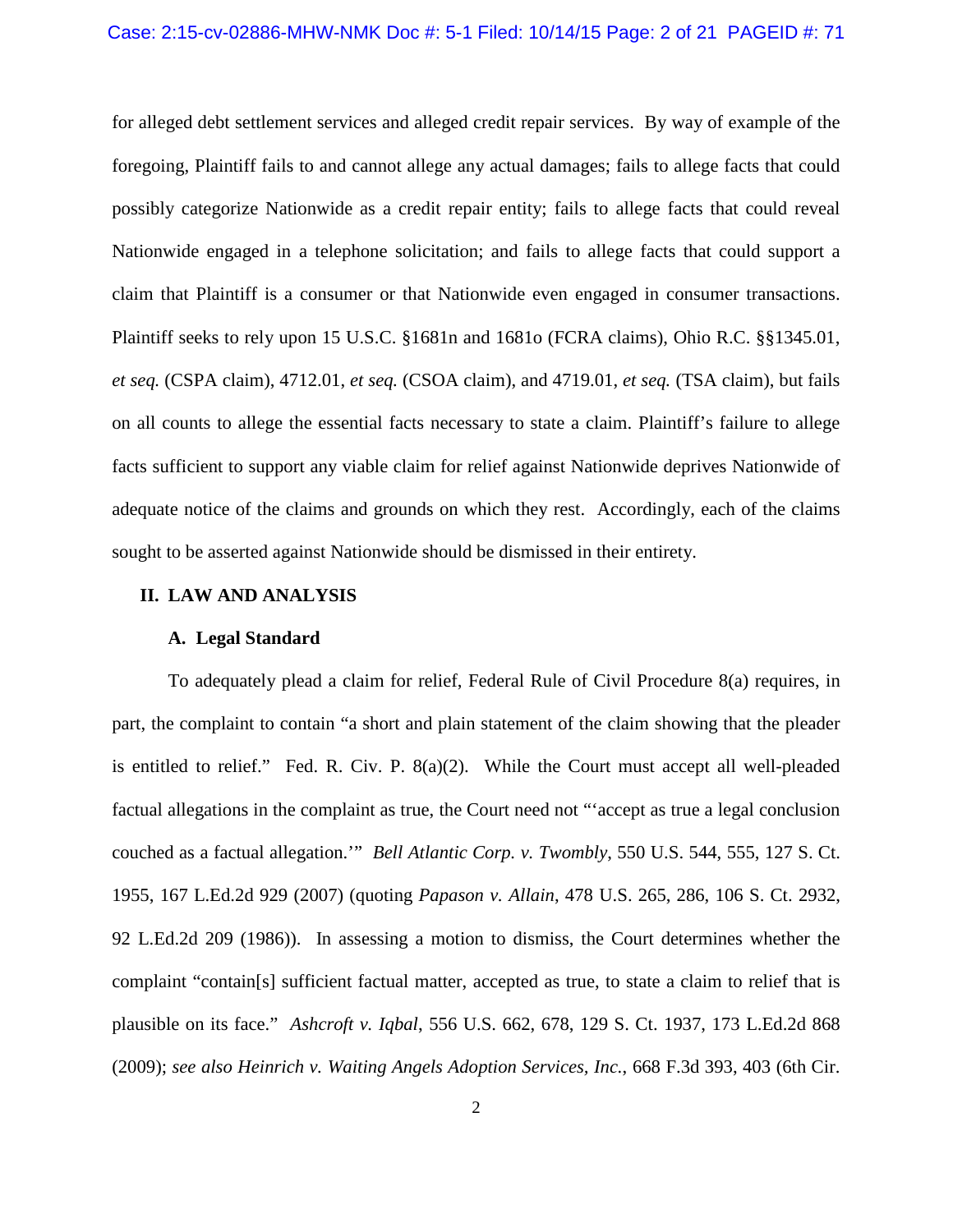2012). Indeed, such factual allegations "must be enough to raise a right to relief above the speculative level." *Twombly*, 550 U.S. at 555; *see also Trans Rail America, Inc. v. Hubbard Tp.,* 478 Fed. Appx. 986, 988 (6th Cir. 2012); *Hensley Mfg. ProPride, Inc.*, 579 F. 3d 603, 609 (6th Cir. 2009). Plaintiff bears the burden to articulate enough facts to state a claim to relief that is plausible on its face. *Twombly*, 550 U.S. at 570; *Iqbal*, 556 U.S. at 678; *Trans Rail America, Inc.*, 478 Fed. Appx. at 988. Rule 8 does require more than "labels and conclusions" or "formulaic recitations of the elements of a cause of action." *Twombly*, 550 U.S. at 555.

Indeed, *Iqbal* counsels that the courts adopt a two-pronged approach to apply these principles: (1) eliminate any allegations in the complaint that are merely legal conclusions; and (2) where there are well-pleaded factual allegations, assume their veracity and then determine whether they plausibly give rise to an entitlement to relief. *Iqbal*, 556 U.S. at 678-9. Here, much of the Complaint consists of mere legal conclusions couched as "allegations," which must be disregarded by the Court, and the remaining allegations do not plausibly give rise to an entitlement to relief.

#### **B. Plaintiff Fails to Sufficiently State His Claims**

## **1. Failure to properly or sufficiently plead any claim for a non-existent violation of 15 U.S.C. §1681n (Count One) and 15 U.S.C. §1681o<sup>1</sup> (Count Two).**

Plaintiff fails to plead sufficient facts to plausibly give rise to an entitlement to relief from Nationwide for any alleged statutory violations contained in Counts One or Two. Specifically, Count One alleges in its entirety the following:

> 38. Plaintiff repeats, realleges, and incorporates by reference all of the foregoing paragraphs.

<sup>&</sup>lt;sup>1</sup> Plaintiff titles Count Two as "Violation of...15 U.S.C. §1681n[,]" but refers to §"1681o" within the body of Count Two. *See* Complaint [D.E. 3], ¶42.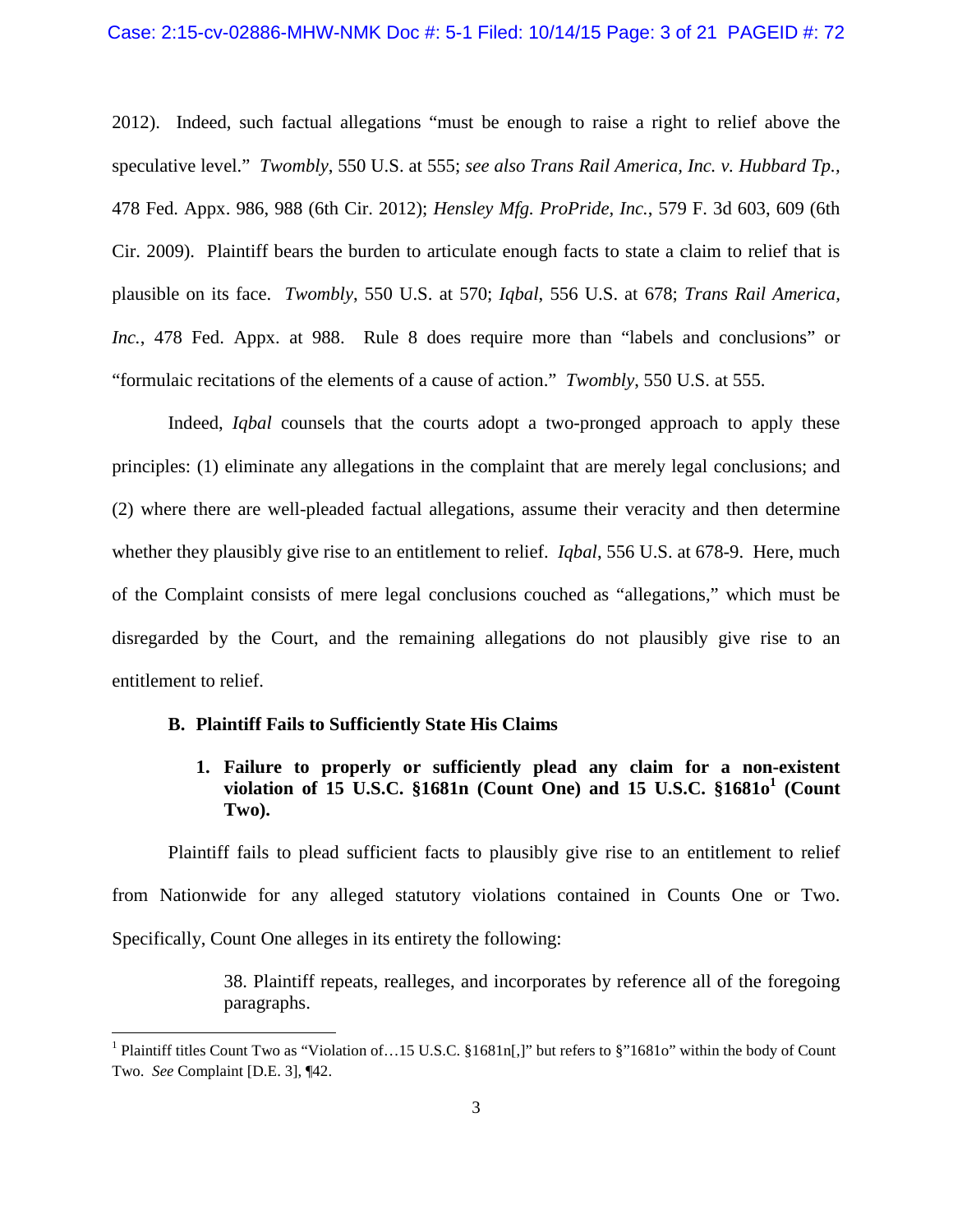39. Defendants willfully obtained and used Plaintiff's consumer reports without a permissible purpose in violation of 15 U.S.C. §1681b and 1681n.

40. Plaintiff suffered actual damages as a result of Defendants' conduct.

Complaint [D.E. 3], ¶¶38-40.

Similarly, Count Two alleges in its entirety the following:

41. Plaintiff repeats, realleges, and incorporates by reference all of the foregoing paragraphs.

42. Defendants negligently obtained and used Plaintiff's consumer report without a permissible purpose in violation of 15 U.S.C. §1681b and 1681o.

43. Plaintiff suffered actual damages as a result of Defendants' conduct.

Complaint [D.E. 3], ¶¶41-43.

15 U.S.C. §1681n creates potential civil liability for "[a]ny person who willfully fails to comply with any requirement imposed under this subchapter with respect to any consumer…," *see* 15 U.S.C. §1681n, whereas 15 U.S.C. §1681o addresses potential civil liability for "[a]ny person who is negligent in failing to comply with any requirement imposed under this subchapter with respect to any consumer...." 15 U.S.C. §1681o. Thus, §1681n is a remedy for willful violations of the FCRA, and §1681o is a remedy for negligent violations of the FCRA.

Pursuant to §1681n, a defendant found to have willfully violated the FCRA may be liable to a plaintiff "in an amount equal to the sum of…any actual damages sustained by the consumer as a result of the [violation] or damages of not less than \$100 and not more than \$1,000[.]" 15 U.S.C. §1681n(a)(1)(A). Because of the alternative forms of relief contained in §1681n, some courts have found a plaintiff need not suffer or allege consequential/actual damages to file a claim alleging willful violations of the FCRA. *Beaudry v. TeleCheck Services, Inc.*, 579 F. 3d 702, 705-6 (6th Cir. 2009). Pursuant to §1681o, a defendant found to have negligently violated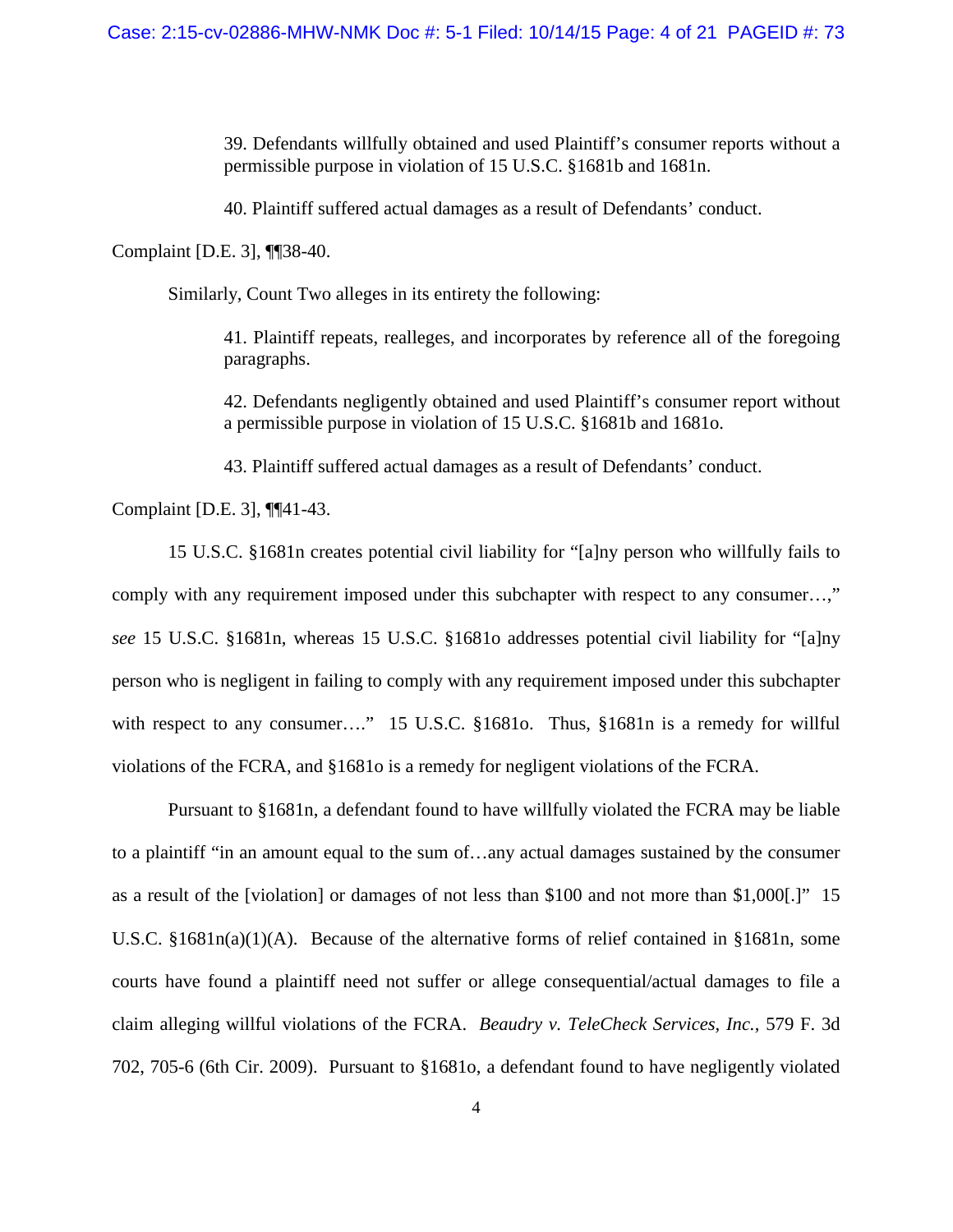the FCRA may be liable to a plaintiff "in an amount equal to the sum of [] actual damages…." 15 U.S.C. §16810(a)(1). Unlike a claim for willful violations of the FCRA, the statute permits a negligence claimant to recover only actual damages.

Neither Count One or Count Two of the Complaint nor a review of the "foregoing paragraphs" referenced therein reveals any factual allegations of actual damages suffered by Plaintiff. While Nationwide is aware that, generally, a consumer is not required to allege violations of the FCRA caused injury to the consumer in the form of actual damages to state a claim for willful violation of the FCRA pursuant to §1681n, *see Beaudry*, 579 F. 3d at 705-7, Nationwide is also aware that the United States Supreme Court recently granted a writ of certiorari that is set for Hearing on November 2, 2015, to answer the question of "[w]hether Congress may confer Article III standing upon a plaintiff who suffers no concrete harm, and who therefore could not otherwise invoke the jurisdiction of a federal court, by authorizing a private right of action based on a bare violation of a federal statute," Question presented, *Spokeo, Inc. v. Robins*, No. 13-1339 (U.S. April 27, 2015) http://www.supremecourt.gov/qp/13-01339qp.pdf (last visited October 5, 2015). The Supreme Court's decision in *Spokeo* may invalidate *Beaudry*'s precedential value. Nonetheless, while the Sixth Circuit Court of Appeals does not currently require Plaintiff to allege actual damages pursuant to §1681n, Plaintiff chose to use the buzz words to assert that he suffered actual damages for a purported willful violation of the FCRA. *See* Complaint [D.E. 3], ¶40 ("Plaintiff suffered actual damages as a result of Defendant's conduct."). This allegation alone distinguishes the instant action from *Beaudry* wherein the plaintiff did not allege actual damages but rather statutory damages.

Because Plaintiff chose to attempt to allege actual damages in Count One and Count Two, Plaintiff must factually aver the alleged actual damages because "[c]onclusory allegations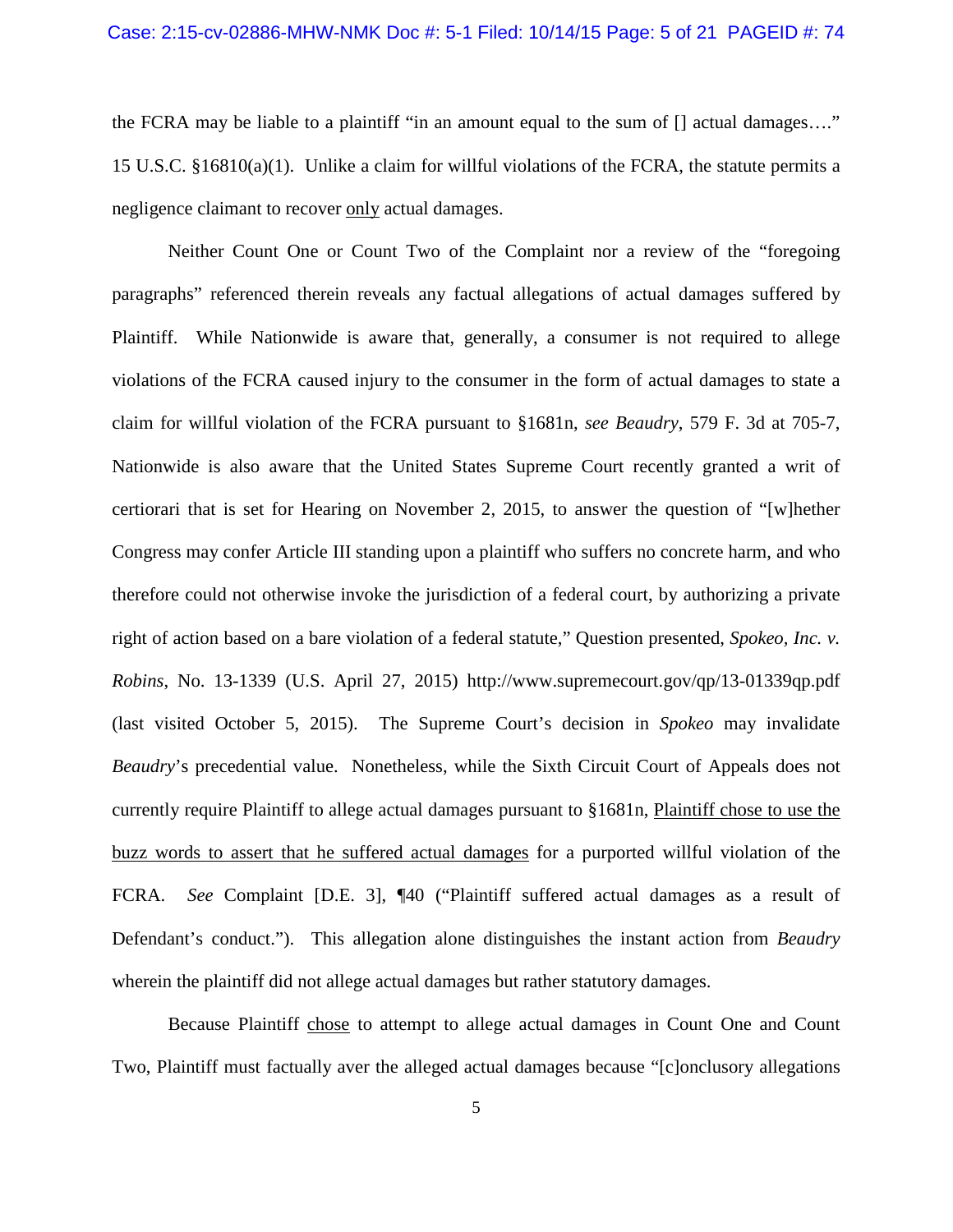of actual damages are not sufficient." *Rider v. HSBC Mrtg. Corp. (USA)*, No. 2:12-cv-925, 2013 WL 992510, at  $*6$  (S.D. Ohio March 13, 2013) (finding conclusory allegations of actual damages are insufficient to allege actual damages); *see also Lujan v. Defenders of Wildlife*, 504 U.S. 555, 561, 112 S. Ct. 2130, 119 L.Ed.2d 351 (1992) ("At the pleading stage, general factual allegations resulting from the defendant's conduct may suffice") (emphasis added); *Watson v. Citi Corp.*, No. 2:07-cv-0777, 2009 WL 161222, at \*9 (S.D. Ohio Jan. 22, 2009) ("Actual damages will not be presumed under the FCRA."). Plaintiff did not sufficiently allege actual damages, and thus those counts must be dismissed. $2^2$ 

Accordingly, Plaintiff's failure to allege sufficient facts that plausibly give rise to an entitlement to relief under 15 U.S.C. §1681n and §1681o requires dismissal.<sup>3</sup> Additionally, because Plaintiff failed to state a claim for which relief can be granted, it follows that Nationwide cannot be held liable for Plaintiff's reasonable attorneys' fees and costs pursuant to 15 U.S.C. §1681, *et seq.*

## **i. Alternatively, and to the extent the Court considers an award of actual damages as a remedy available under the FCRA and not an element of an FCRA claim, Plaintiff lacks standing to proceed.<sup>4</sup>**

Federal Rule of Civil Procedure 12(b)(1) provides for dismissal for lack of subject matter

jurisdiction. Fed. R. Civ. P. 12(b)(1). Plaintiff bears the burden of persuading the court that it

<sup>&</sup>lt;sup>2</sup> Plaintiff may seek to argue that the prayer for relief seeks "statutory damages as provided by the FCRA." Complaint [D.E. 3], Prayer for Relief. However, such argument is belied by the allegations contained in Count One that specifically aver "actual damages" as opposed to statutory damages. *See* Complaint [D.E. 3], ¶¶38-40. This distinction is especially vital as to the extent Plaintiff seeks statutory damages without suffering any concrete injury (i.e. actual damage), and to the extent the Court allows Plaintiff to amend his complaint in an attempt to adequately plead his claims, Nationwide will seek to stay the instant action pursuant to the United States Supreme Court's agreement to hear *Spokeo, Inc. v. Robins*, 135 S. Ct. 1892 (U.S. April 27, 2015).

 $3$  By way of further example of the impact of Plaintiff's failure to aver facts establishing his purported actual damage, Nationwide is deprived of the opportunity to evaluate the facts and circumstances surrounding the case and, if appropriate, make a Rule 68 Offer of Judgment to Plaintiff ("Offer"), which Offer would administer the "just, speedy, and inexpensive determination of every action and proceeding." *See* Fed. R. Civ. P. 1.

<sup>&</sup>lt;sup>4</sup> "Dismissal for lack of standing is proper under Rule  $12(b)(1)$  or  $12(b)(6)$ ." *In re Dublin Securities, Inc.*, 197 B.R. 66, 69 n. 4 (S.D. Ohio May 28, 1996)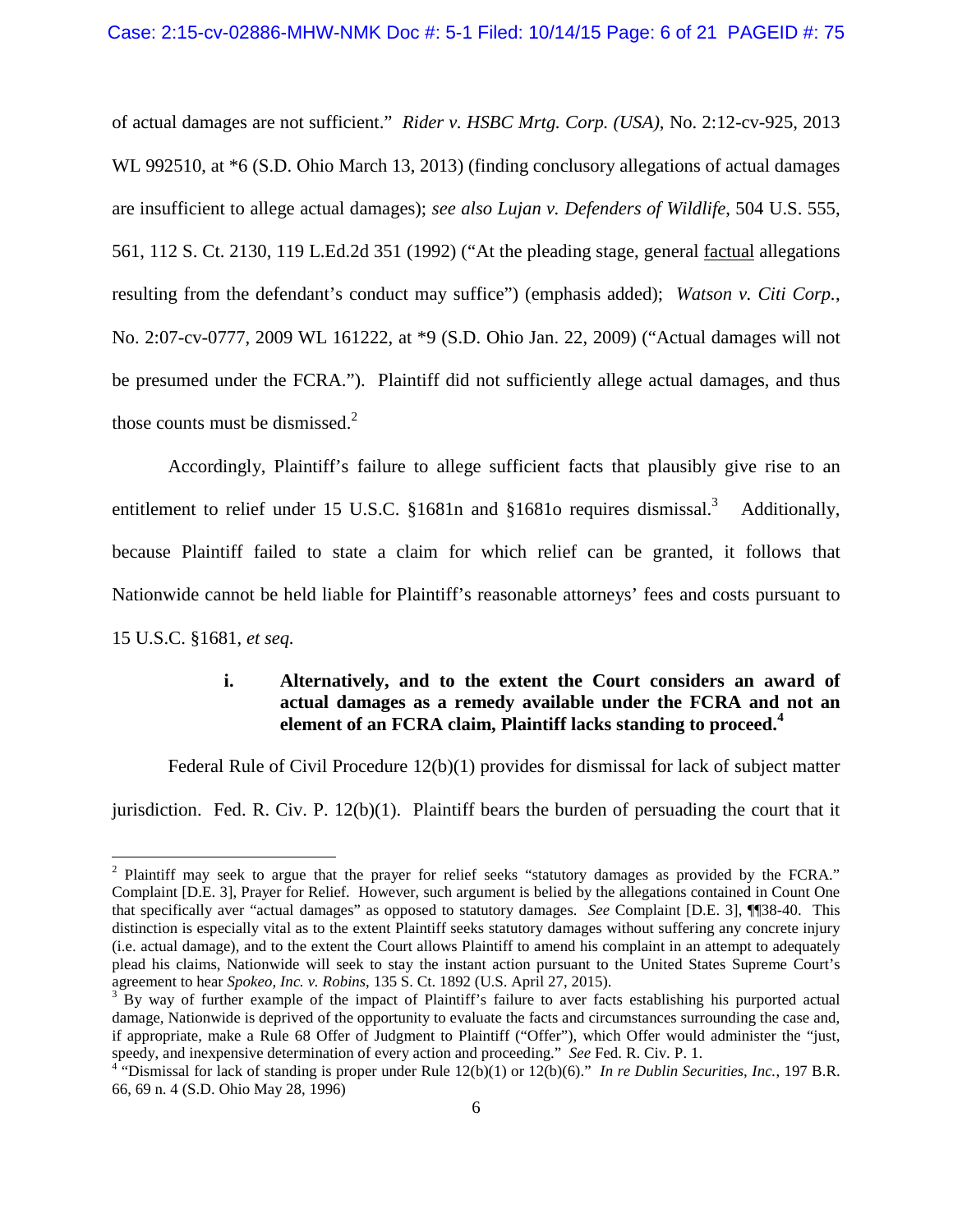has subject matter jurisdiction." *U.S. v. Miami University*, 91 F. Supp. 2d 1132, 1136 (S.D. Ohio 2000). "The threshold question in every federal case is whether the court has the judicial power to entertain the suit." *National Rifle Assoc. of Am. v. Magaw*, 132 F. 3d 272, 279 (6th Cir. 1997) (citing *Warth v. Seidin*, 422 U.S. 490, 498, 95 S. Ct. 2197, 45 L.Ed.2d 343 (1975)). Federal courts may exercise jurisdiction only where an actual "case or controversy" exists. *See* U.S. Const. art. III, §2; *see also Parsons v. U.S. Dept. of Justice*, No. 14-1848, 2015 WL 5446909, at \*5 (6th Cir. Sept. 17, 2015). A case or controversy cannot exist unless, *inter alia*, a litigant has "standing" to invoke the jurisdiction of the federal courts. *Magaw*, 132 F. 3d at 279. The following elements are necessary to establish standing:

> First, Plaintiff must have suffered an injury in fact – an invasion of a legally – protected interest which is (a) concrete and particularized; and (b) actual or imminent, not conjectural or hypothetical. Second, there must be a causal connection between the injury and the conduct complained of – the injury has to be fairly traceable to the challenged action of the defendant, and not the result of independent action of some third party not before the court. This, it must be likely, as opposed to merely speculative, that the injury will be redressed by a favorable decision.

*Defenders of Wildlife*, 504 U.S. at 560-61 (internal citations and quotations omitted). A plaintiff must have standing for each claim pursued in federal court. *Daimler Chrysler Corp. v. Cuno*, 547 U.S. 332, 352, 126 S. Ct. 1854, 164 L.Ed.2d 589 (2006). "At its core, the doctrine of standing required the plaintiff to allege 'a distinct and palpable injury to himself.'" *In re Dublin Securities, Inc.*, 197 B.R. at 70 (quoting *Warth*, 442 U.S. at 501). "[G]eneral factual allegations of injury resulting from the defendant's conduct may suffice" at the pleading stage. *Parsons*, 2015 WL 5446909, at \*6 (emphasis added).

At least one sister court has held that "if no injury is alleged," there is no case or controversy between the parties within the meaning of Article III of the Constitution, and the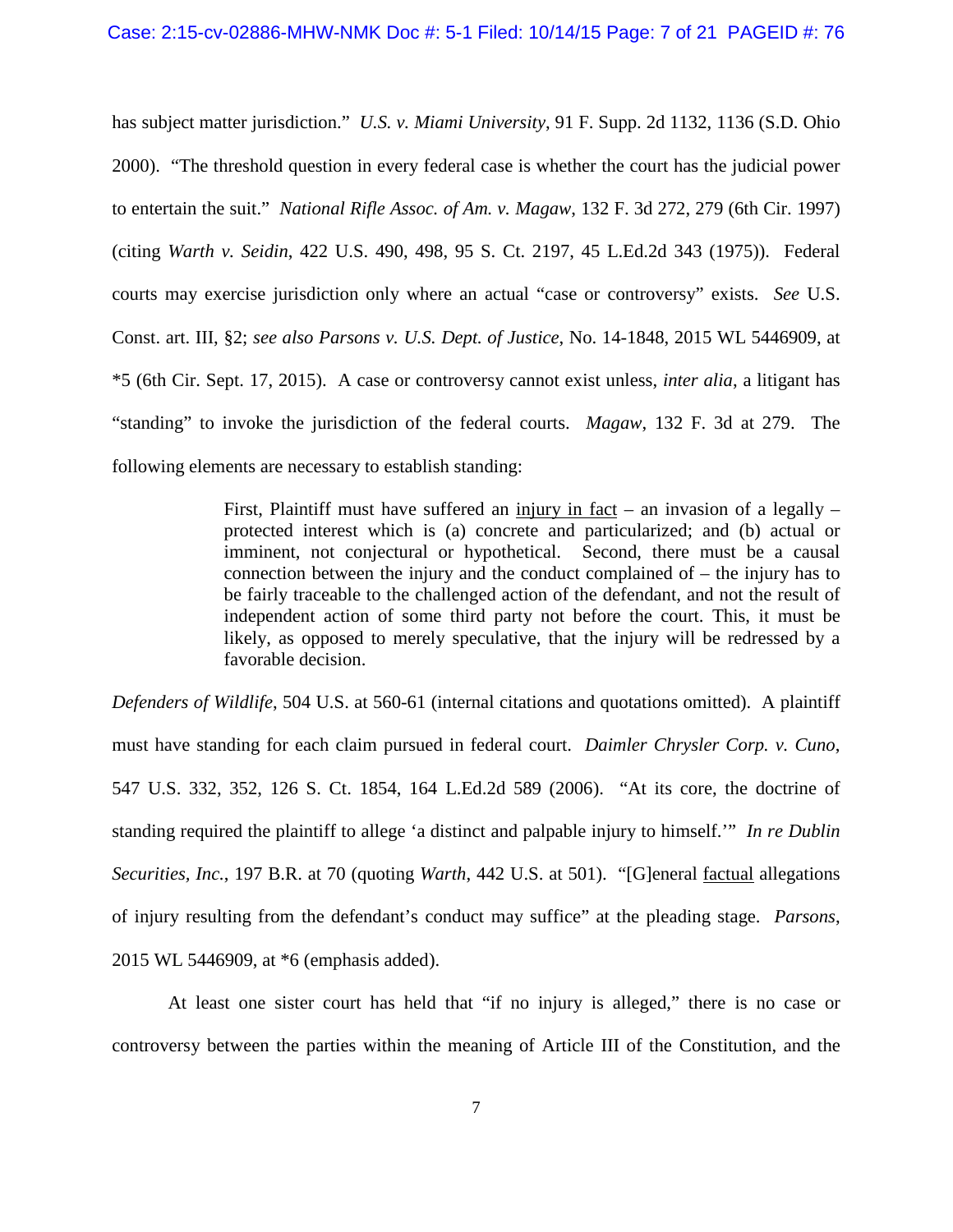plaintiff lacks standing to proceed. *Crabil v. Trans Union, L.L.C.*, 259 F. 3d 662, 665 (7th Cir. 2001); *see also Price v. Lucas*, No. 1:09-cv-118, 10-cv-1673, 2014 WL 906540, at \*2 (N.D. Ohio March 7, 2014) (motion to dismiss granted, in part, as plaintiff "lacked standing to pursue his claims because he could show no injury in fact traceable to the acts of Defendants"). As stated, *supra*, Plaintiff is not required to allege actual damages pursuant to §1681n, but Plaintiff chose to assert the legal conclusion that he "suffered actual damages." *See* Complaint [D.E. 3], ¶40; *see also* Section II(B)(1), *supra*. Because Plaintiff chose to assert the factually starved conclusion that he "suffered actual damages," and because "[c]onclusory allegations of actual damages are not sufficient," Plaintiff has not alleged an injury and therefore lacks standing to prosecute Count One and Count Two. *See Crabil*, 259 F. 3d at 665.

## **2. Failure to properly or sufficiently plead a violation of the Ohio Consumer Sales Practices Act (Count Three).<sup>5</sup>**

To make out a prima facie claim under the CSPA, Plaintiff must "'show a material misrepresentation, deceptive act or omission' that has impacted his decision to purchase the item [or service] at issue." *Temple v. Fleetwood Enterprises, Inc.*, 133 Fed Appx. 254, 265 (6th Cir. 2005) (quoting *Mathias v. Am. Online, Inc.*, No. 79427, 2002 WL 377159, at \*5 (Ohio Ct. App., Feb. 28, 2002)); *In re Porsche Cars North America, Inc.*, 880 F. Supp. 2d 801, 868 (S.D. Ohio 2012) ("Plaintiffs bringing CSPA claims must allege that the defendant performed an act or omission that was unfair or deceptive, and that the alleged act impacted [the plaintiffs'] decision to purchase the item [or service] at issue.") (quotations and citations omitted); *see also Ferron v. EchoStar Satellite, LLC*, 410 Fed. Appx. 903 (6th Cir. 2010); *Richards v. Beechmont Volvo*, 127 Ohio App. 3d 188, 191, 711 N.E.2d 1088, 1090 (1998) ("In order to be deceptive, and therefore

<sup>&</sup>lt;sup>5</sup> Plaintiff does not allege an actual statute purportedly violated by Nationwide, but rather a purported violation of the "Ohio Consumer Sales Practices Act" in general; which Act consists of seventeen subsections. *See, generally,* Complaint [D.E. 3]; *see also* R.C. §1345.01, *et seq.*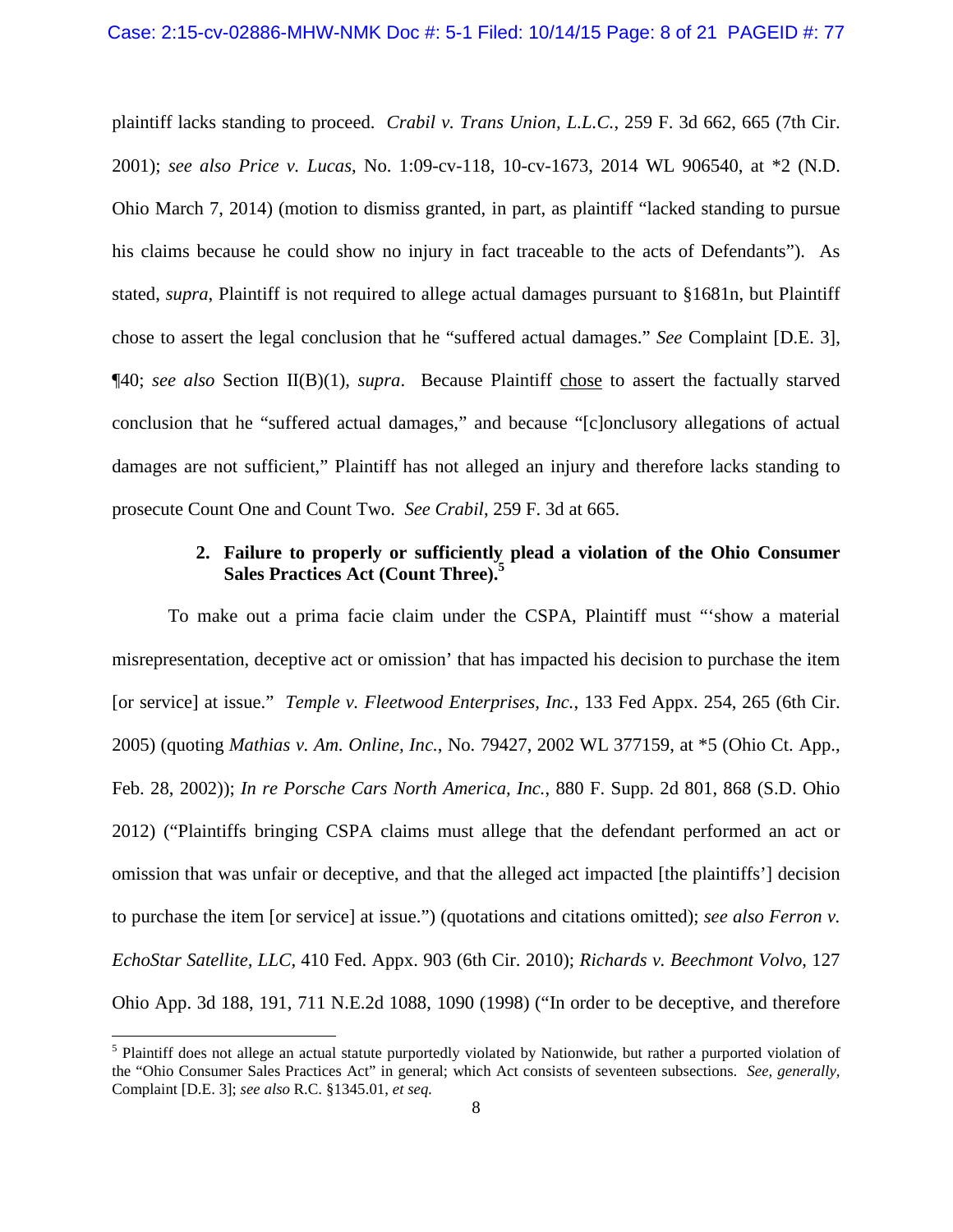#### Case: 2:15-cv-02886-MHW-NMK Doc #: 5-1 Filed: 10/14/15 Page: 9 of 21 PAGEID #: 78

actionable, a seller's act must not only be at variance with the truth but must also concern a matter that is or is likely to be material to a consumer's decision to purchase the product or service involved.").

Plaintiff does not allege any facts sufficient to show Nationwide engaged in any material misrepresentation, deceptive act or omission. Rather, Plaintiff simply parrots the language of the CSPA without providing factual analysis or support. *See* Complaint [D.E. 3], ¶¶45(b)-(o).<sup>6</sup> Moreover, Plaintiff does not even attempt to allege Nationwide's purported conduct deceived Plaintiff, *see Ferron v. EchoStar Satellite, LLC*, 410 Fed. Appx. 906-910, or impacted Plaintiff's decision to purchase Nationwide's services, *Temple v. Fleetwood Enterprises, Inc.*, 133 Fed Appx. at 265. Plaintiff's conclusory allegations that mechanically recite the language of a statute comes nowhere near the requisite notice of "what the…claim is and grounds upon which it rests," *Twombly*, 550 U.S. at 555.

Further, Plaintiff neglects to allege the basic proposition that he is a "consumer" pursuant to the CSPA such that he may be able to seek damages pursuant to the CSPA. *See* Ohio R.C. §1345.09 ("For a violation of Chapter 1345 of the Revised Code, a consumer has a cause of action and is entitled to relief as follows") (emphasis added). A "consumer" is specifically defined to be "a person who engages in a consumer transaction with a supplier." Ohio R.C. §1345.01(D). A "supplier" is defined to be "a seller, lessor, assignor, franchisor, or other person engaged in the business of effecting or soliciting consumer transaction." Ohio R.C. §1345.01(C). A "consumer transaction" is defined to be "a sale, lease, assignment, award by chance, or other transfer of an item of goods, a service, a franchise, or an intangible, to an

<sup>&</sup>lt;sup>6</sup> Plaintiff's pleading practice of describing the complained of "acts and practices [of Nationwide]...<u>including, but</u> not limited to…," Complaint [D.E. 3] at 45 (emphasis added), is improper and objectionable as it fails to provide Nationwide with "fair notice of what the…claim is and the grounds upon which it rests." *Twombly*, 550 U.S. at 555.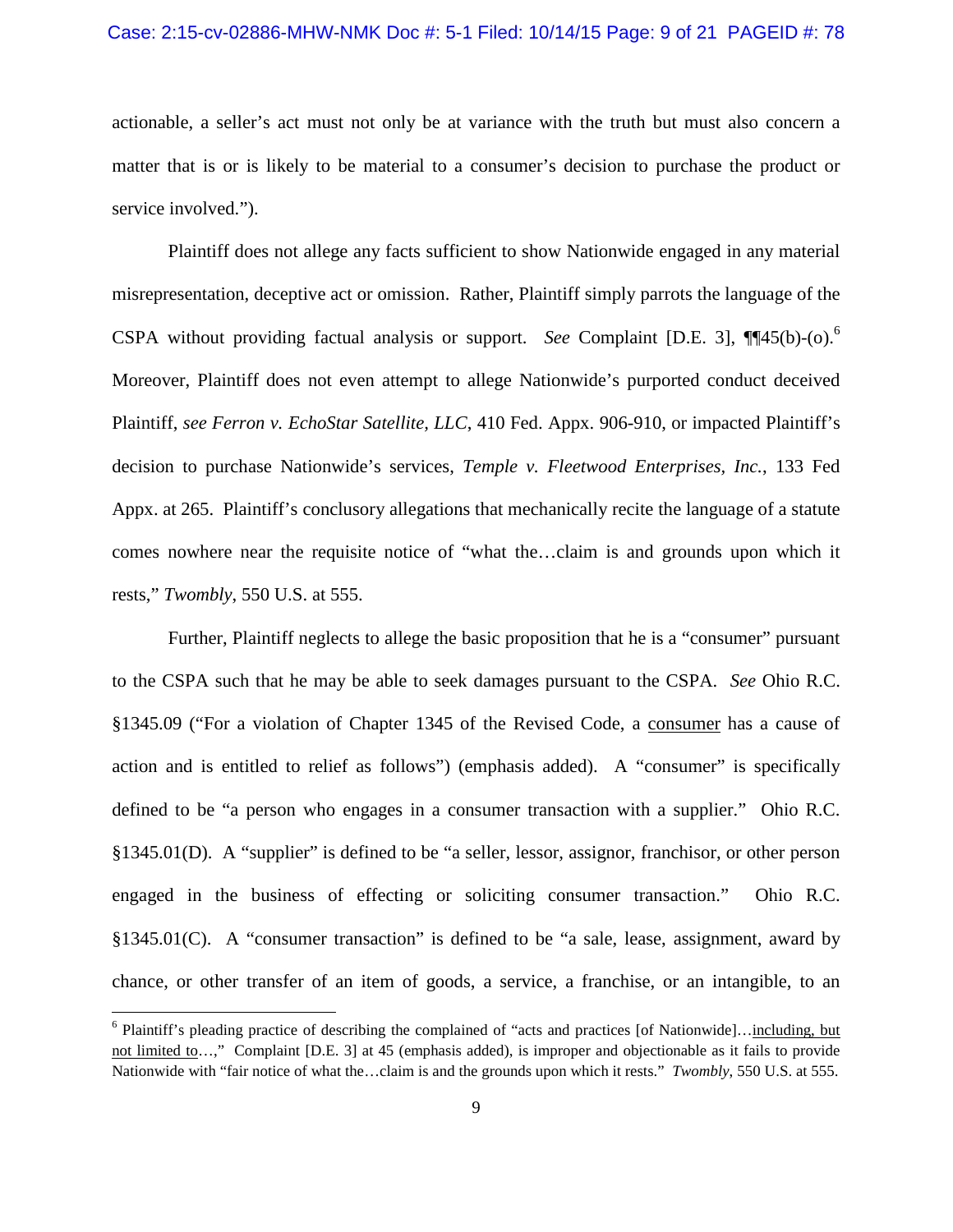individual for purposes that are primarily personal, family, or household, or solicitation to supply any of these things." Ohio R.C. §1345.01(A). Because the Complaint does not aver facts seeking to allege Plaintiff is a "consumer," let alone does the Complaint even seek to improperly allege in conclusory fashion that Plaintiff is a "consumer," the Complaint should be dismissed for failure to state a claim as only "a consumer has a cause of action and is entitled to relief[.]" Ohio R.C. §1345.09; *see also Ferron v. Fifth Third Bank*, No. 08AP-473, 2008-Ohio-6967, 2008 WL 5423555, at \*4 (¶12) (10th Dist. Franklin Dec. 31, 2008) (granting motion to dismiss for failure to state a claim upon which relief can be granted, and noting "appellant's above allegations in his complaint were unsupported conclusions, not mere factual allegations. Whether appellee was a supplier, appellant was a consumer, and whether the advertisements were consumer transactions were legal questions for the trial court to decide. Therefore, neither the trial court nor [the appellate court] were required to accept appellant's statements in his complaint as true.").

Similarly, glaringly absent from Plaintiff's Complaint are factual allegations showing that either the document attached to the Complaint as Exhibit 1 and/or the alleged telephone calls with purported representatives of Nationwide even constitute a "consumer transaction." Plaintiff must plead "sufficient allegations respecting the elements of a consumer transaction to survive a motion to dismiss." *Ferron v. Zoomego, Inc.*, 276 Fed. Appx. 473, 476 (6th Cir. 2008). Instead, Plaintiff merely concludes "Defendants committed unfair, deceptive, or unconscionable acts and practices in connection with a consumer transaction, primarily for personal, family or household purposes, in violation of the Ohio Consumer Sales Practices Act." Complaint [D.E. 3], ¶45. Plaintiff neglects to allege with sufficient facts that either the document attached to the Complaint as Exhibit 1 and/or the alleged telephone calls with purported representatives of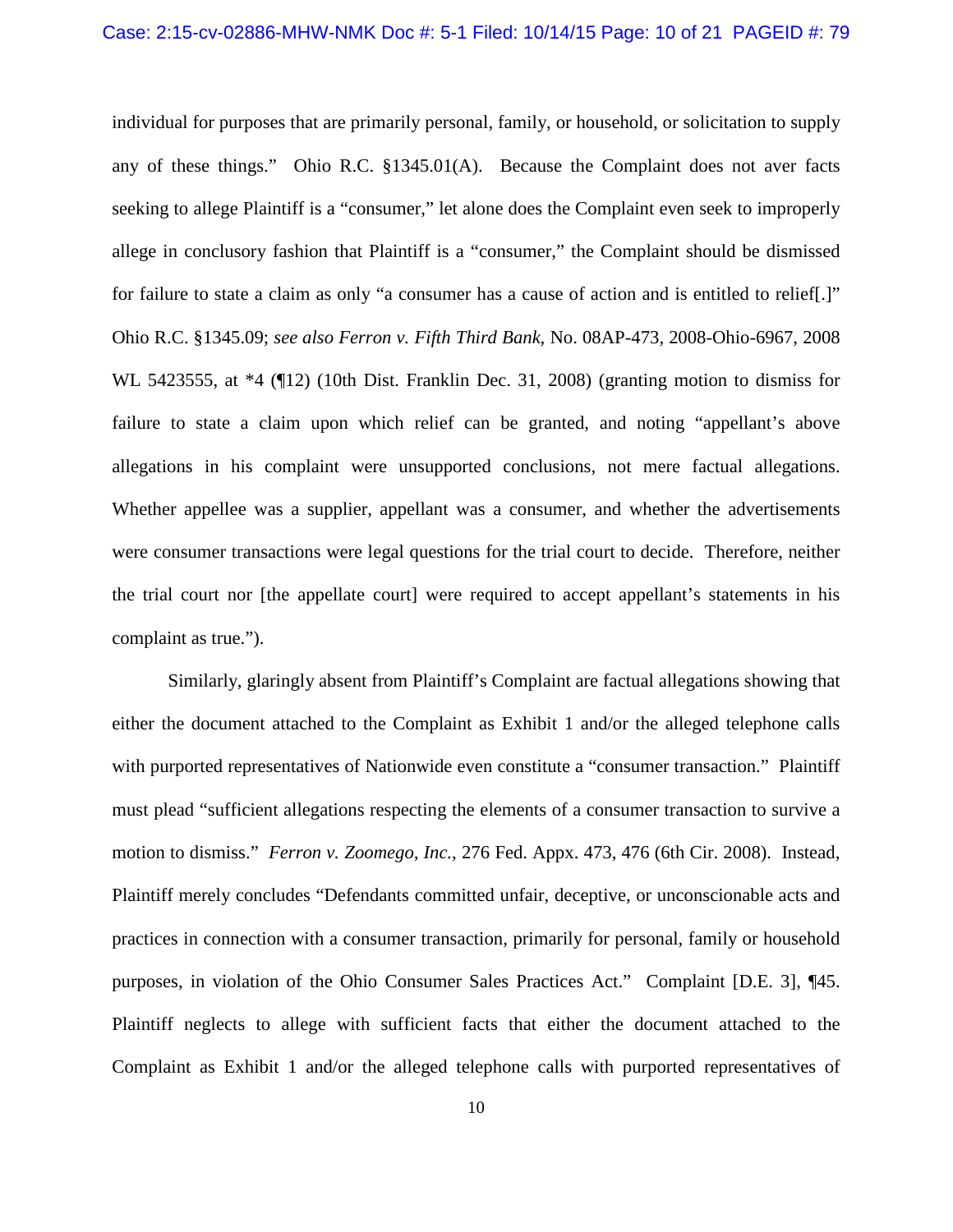#### Case: 2:15-cv-02886-MHW-NMK Doc #: 5-1 Filed: 10/14/15 Page: 11 of 21 PAGEID #: 80

Nationwide were for primarily personal, family, or household purposes. *See Zoomego, Inc.*, 276 Fed. Appx. at 476 ("[w]e can find no direct or inferential allegation in his Complaint that any email solicitations to supply an award by chance were for primarily personal, family, or household purposes….Plaintiff did not allege that the award by chance was for 'purposes that are primarily personal, family, or household' as required to satisfy the definition of a 'consumer transaction' under the CSPA. Without this additional allegation, Plaintiff has not pleaded sufficiently with respect to a material element of his claim[.]") (emphasis added).

Additionally, the mailer attached to the Complaint as Exhibit 1, as a matter of law, cannot be considered a deceptive act or practice in connection with a consumer transaction for a supplier because the mailer, in compliance with Ohio Adm. Code 109:4-3-02, states "clearly and conspicuously in close proximity to the words stating the offer any material exclusions, reservations, limitations, modifications, or conditions[,]" is "easily legible to anyone reading the advertising or promotional literature[,]" and is "sufficiently specific so as to leave no reasonable probability that the terms of the offer might be misunderstood." The mailer attached to and incorporated into the Complaint as Exhibit 1, specifically states:

Individual results vary based on ability to save funds, type and amount of debt and historical willingness of creditors to negotiate. We do not le[nd,] assume debt, and provide tax or legal advice. Above is for illustration purposes only and assumes program completion and type of debt. Progr[am not] available in all states. Application and above illustration do not guarantee settlement or program approval. See program agreement for comple[te terms.]

Complaint [D.E. 1], Ex. A. Where the exhibit incorporated into the complaint contradicts the conclusory allegations of the complaint, the complaint is subject to dismissal pursuant to Rule 12(B)(6). *See* Fed. R. Civ. P. 12(b)(6); *see also*, *e.g.*, *Williams v. CitiMortgage, Inc.*, 498 Fed. Appx. 532, 536 (6th Cir. 2012) (quoting *N. Ind. Gen & Outdoor Shows, Inc. v. City of S. Bend*,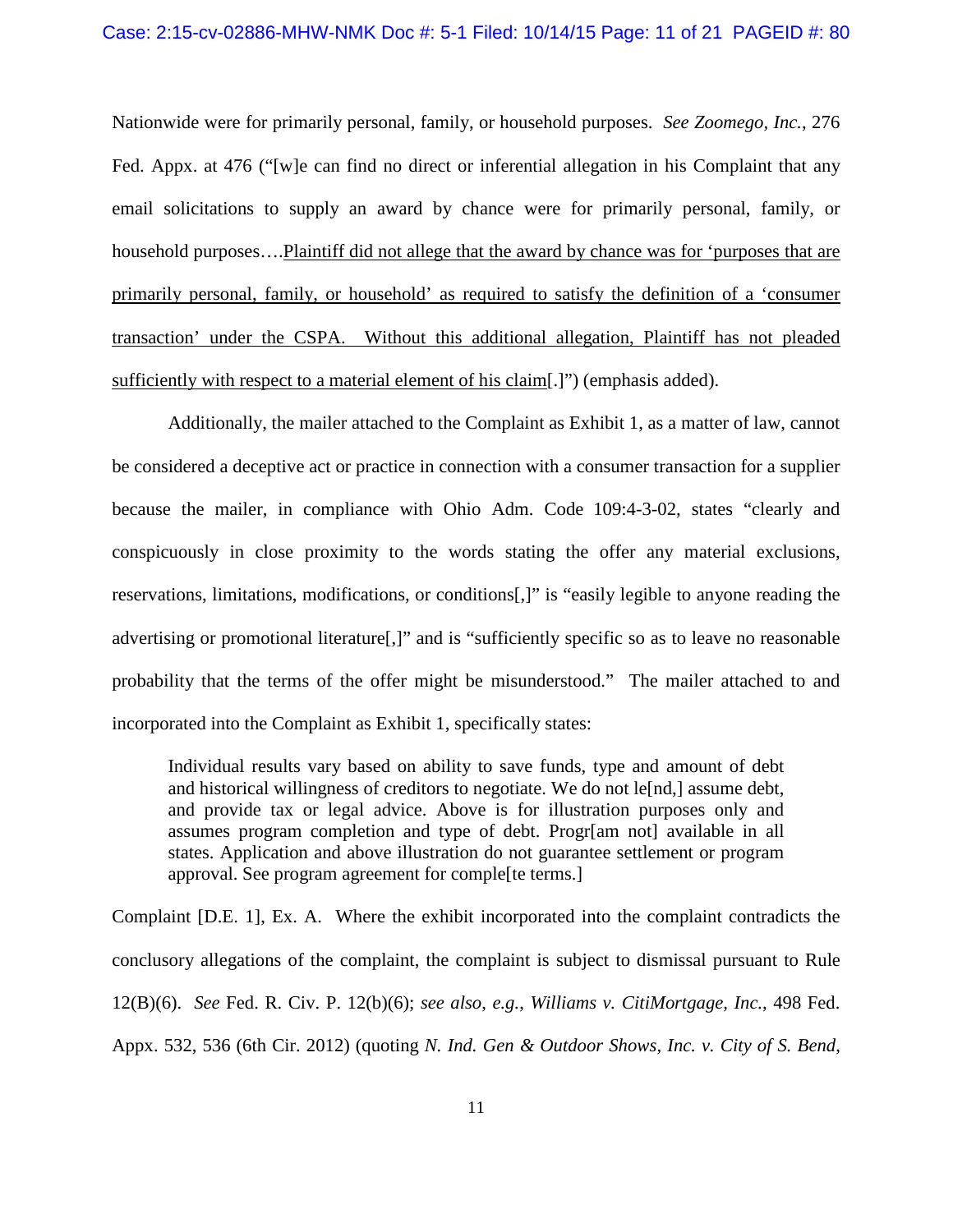163 F. 3d 449, 454 (7th Cir. 1998) ("[W]hen a written instrument contradicts allegation in the complaint to which it is attached, the exhibit trumps the allegations."); *DiPaolo v. Princeton Search, LLC*, No. , 2014 WL 517476, at \*1 (N.D. Ohio February 6, 2014).

Finally, neither Count Four nor any "of the foregoing paragraphs" allege what statute Nationwide is alleged to have violated. Rather, Count Four and all "of the foregoing paragraphs" merely parrots various portions of Ohio R.C. §1345.01, *et seq.* without once advising Nationwide what section of the CSPA Nationwide purportedly violated. Moreover, the Complaint does not so much as allege Plaintiff suffered an alleged injury – actual or statutory<sup>7</sup> – as the result of Nationwide's alleged violation of an unpled statute. Plaintiff's failure to allege what statute Nationwide purportedly violated deprives Nationwide of "fair notice of what the…claim is and the grounds upon which it rests." *Twombly*, 550 U.S. at 555

Accordingly, Plaintiff's claim under the CSPA should be dismissed for failure to state a claim upon which relief can be granted.

## **3. Failure to properly or sufficiently plead a violation of the Ohio Telephone Solicitors Act (Count Four).**

The purpose of the Ohio Telephone Solicitors Act, as the title alludes, is to "protect purchasers from telephone solicitors and salespersons that commit unfair, unlawful, deceptive, or unconscionable acts or practices and to encourage the development of reasonable and fair telephone solicitation practices." Ohio R.C. §4719.18. Plaintiff seeks to support Count Four by asserting mere legal conclusions: "Plaintiff is a 'purchaser' as defined by the TSA[;]" "Defendants is [sic] a 'telephone solicitor' as defined by the TSA[;]…the telephone call referenced above was a 'telephone solicitation' as defined by the TSA[;]" and the "mailed

<sup>7</sup> *See* fn. 2, *supra.*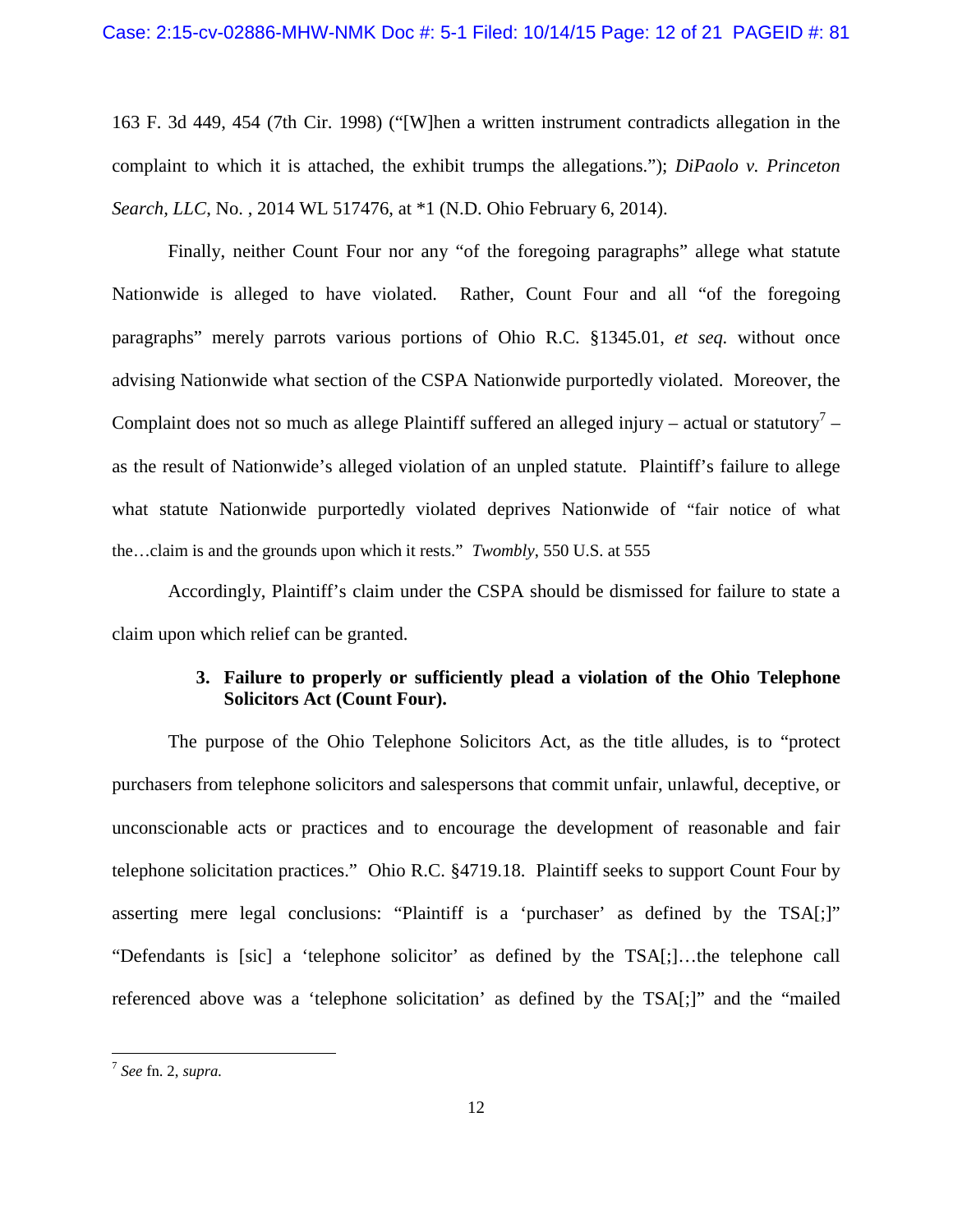solicitation attached as Exhibit A is a 'communication' as defined by the TSA." Complaint [D.E. 3], ¶¶47-49. A "purchaser" is defined as "a person that is solicited to become or does become financially obligated as a result of a telephone solicitation." Ohio R.C. §4719.01(5). A telephone solicitor is defined, in pertinent part, as "a person that engages in telephone solicitation directly or through one or more salespersons…." Ohio R.C. §4719.01(A)(8). A "telephone solicitation" is defined, in pertinent part, as a "communication to a person that meets both of the following criteria: (a) the communication is initiated by or on behalf of a telephone solicitor[; and] (b) the communication either represents a price or…quality or…availability of goods or services or is used to induce the person to purchase goods or services." Ohio R.C.  $4719.01(A)(7)$ . It is undisputed that Nationwide did not initiate the purported telephone call with Plaintiff. A "communication" is defined, in pertinent part, as:

[A] written…advertisement that meets both of the following criteria, as applicable: (a) [t]he…advertisement is transmitted by or on behalf of the seller of goods or services and by or through any printed…means[; and] (b) [i]n the case of a notification or advertisement other than by telephone, either of the following conditions is met: (i) [t]he notification or advertisement is followed by a telephone call from a telephone solicitor or salesperson[; or] (ii) [t]he notification or advertisement invites a response by telephone, and, during the course of that response, a telephone solicitor or salesperson attempts to make or makes a sale of goods or services."

Ohio R.C. §4719.01(A)(2). (Emphasis added).

Plaintiff's Complaint fails to factually allege Exhibit A is a "communication" as the term is defined under the TSA. Plaintiff specifically alleges he responded by telephone to Exhibit A. Complaint [D.E. 3], ¶18. However, the Complaint is devoid of factual allegations that the purported "telephone solicitor or salesperson attempt[ed] to make or ma[d]e a sale of goods or services," Ohio R.C. §4719.01(A)(2); facts necessary to properly plead a "communication" under the TSA as cited by Plaintiff. While the Complaint seeks to read into the alleged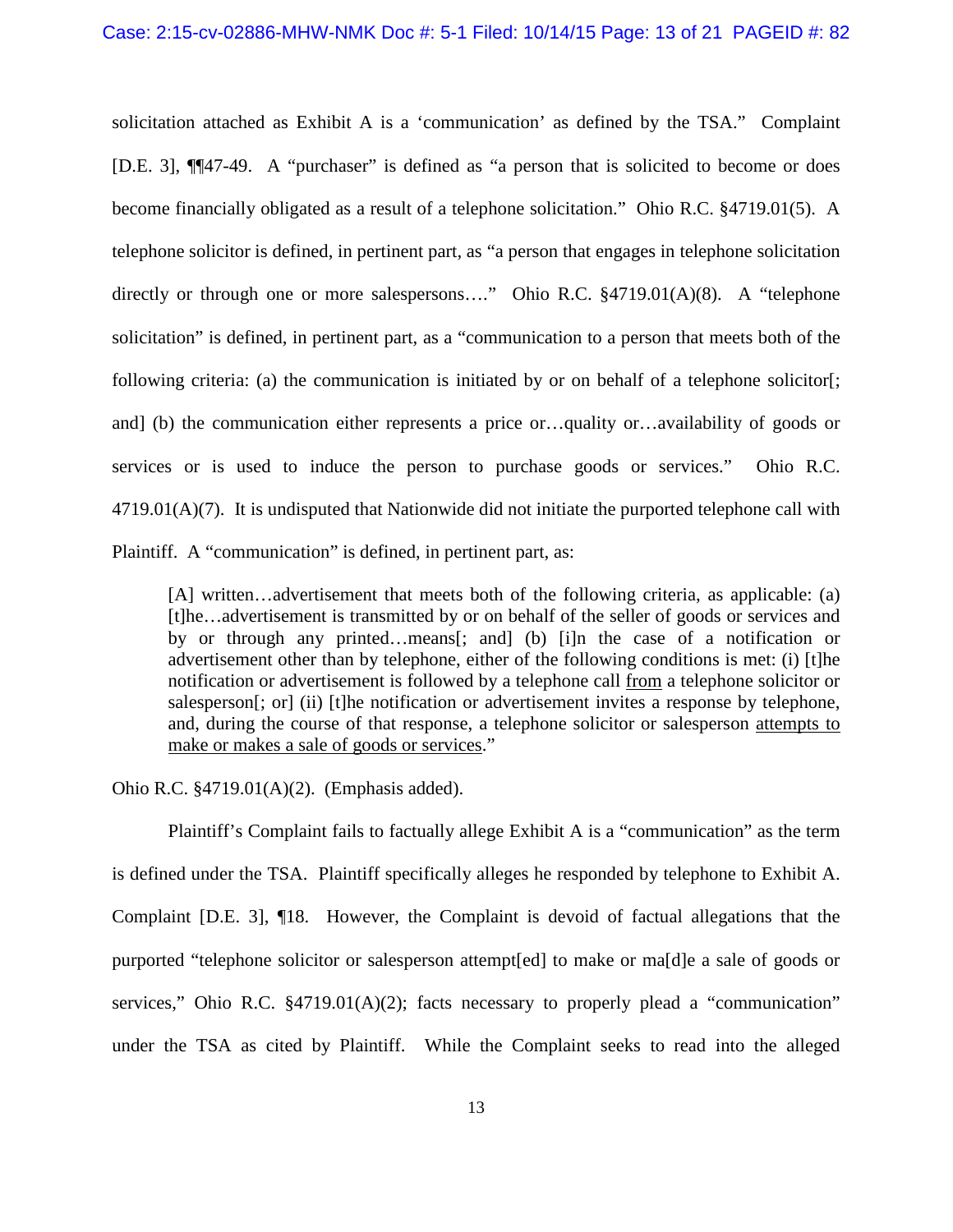conversations, all that is revealed is a conversation consisting of nothing more than an explanation of Nationwide's services and details of the document Plaintiff chose to attach to the Complaint as Exhibit A. Tellingly, the Complaint never once seeks to allege the telephone conversation was an attempt to sell goods or services, let alone a completed sale of goods and services.

Similarly, Count Four and its "foregoing paragraphs" fail to factually allege Nationwide is a "telephone solicitor" or the telephone call was a "telephone solicitation." While Plaintiff seeks to allege the content of the purported telephone call, the content does not constitute or support an allegation that the call was a telephone solicitation. *See* Complaint [D.E. 3], ¶¶19-27. Nowhere within Count Four or "the foregoing paragraphs" is Nationwide alleged to have represented a price, quality, availability of goods or services or induced Plaintiff to purchase goods or services. Instead, Nationwide is alleged to have provided purported details about Exhibit A and Nationwide's services, neither of which violates the statute Plaintiff seeks to rely upon. *See* Complaint [D.E. 3], ¶¶19-27.

Equally deficient, Count Four, including the "foregoing paragraphs" fails to factually allege Plaintiff is a "purchaser." The Complaint is devoid of any allegations, let alone factual allegations, that Plaintiff was solicited to become financially obligated to Nationwide, or that Nationwide obligated itself to act on behalf of Plaintiff. Plaintiff seeks to describe the content of the purported telephone call between Plaintiff and Nationwide, but the alleged content does not reveal any solicitations to Plaintiff as opposed to general information related to Nationwide's services and a description of Exhibit A.

Count Four reflects Plaintiff's improper and mechanical recitation of the statutory language of the TSA, and fails to allege any facts sufficient to support the general conclusions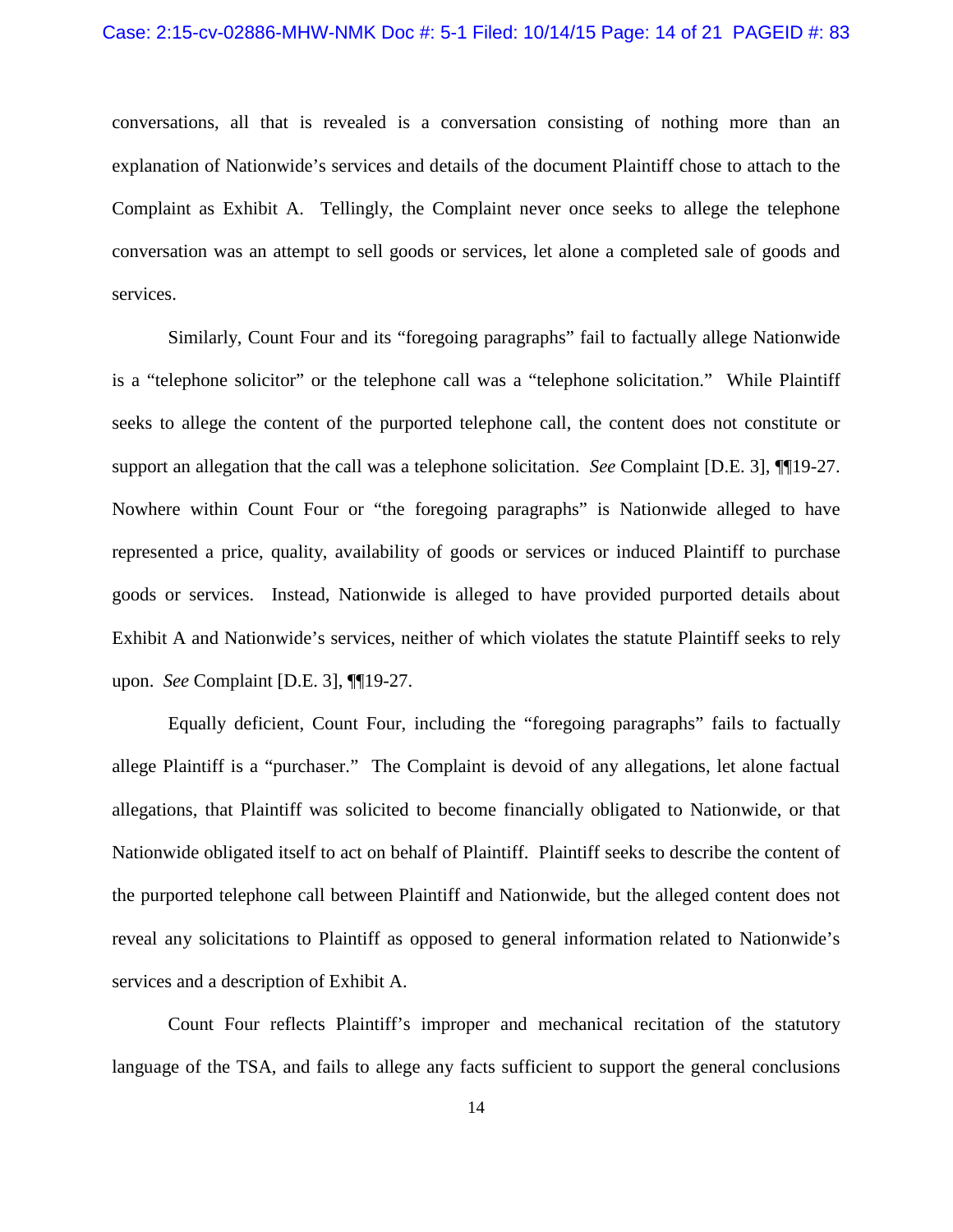contained therein.<sup>8</sup> See Complaint [D.E. 3], **[**[50(a)-(e). By way of example for the foregoing, Plaintiff concludes Nationwide violated the TSA by "misrepresenting, both directly and by implication, materials aspects of the performance, efficacy, nature, and characteristics of the debt settlement and credit repair services[,]" Complaint [D.E. 3], ¶50(d), but does not aver facts reflecting the purported misrepresentation. Instead, Plaintiff only cites to "R.C. §4719.08(F)(3)," Complaint D.E. 3], ¶50(d), and parrots the language contained therein. *Compare* Complaint [D.E. 3], ¶50(d) *with* Ohio R.C. §4719.08(F)(3); *see also* Complaint [D.E. 3], ¶50(e).

Additionally and contrary to Plaintiff's bald assertion that "[s]uch acts and practices described above have been previously determined by Ohio courts to violate the Ohio Consumer Sales Practices Act[,]" Complaint [D.E. 3], ¶51, a generalized conclusion Plaintiff seeks to use to support his infirm claim – "acting as a telephone solicitor without having first obtained a surety bond," Complaint [D.E. 3], ¶50(c) – is not an unfair and deceptive practice. *See Ferron v. Dish Network, L.L.C.*, 195 Ohio App. 3d 686, 696, 961 N.E. 2d 705 (10<sup>th</sup> Dist. 2011) ("[R.C. 4719.14] does not, however, define a violation of R.C. 4719.04 (the surety-bond requirement) as an unfair or deceptive act or practice under R.C. 1345.02. Therefore, Ferron has not stated, and cannot state, a claim under the CSPA for Dish Networks' alleged failure to obtain a surety bond."). Plaintiff's brazen failure to allege facts – as opposed to mere conclusions – renders Count Four deficient such that this Court should dismiss the Count.

Further, the TSA damages provision states "[a] purchaser injured by a violation [of the TSA] or a rule adopted under any provision of [the TSA's sections] may bring a civil action against the telephone solicitor…for damages…." Ohio R.C. §4719.15(A). "If a court awards damages under division (A) of this section, the court shall award damages in an amount that is

<sup>8</sup> *See* fn. 6, *supra*.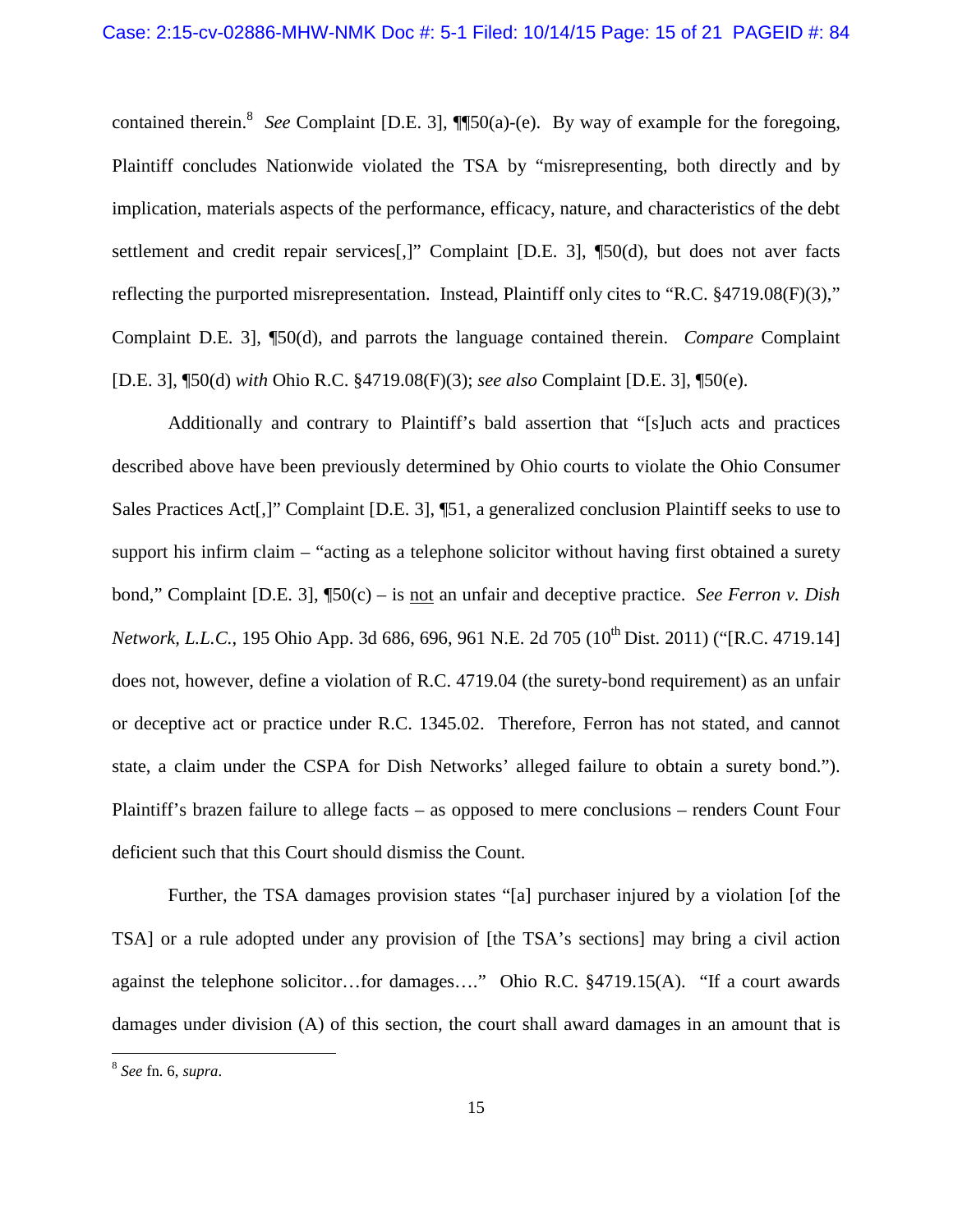not less than the amount that the purchased paid to the telephone solicitor…." Ohio R.C. 4719.15(B). The Complaint does not allege Plaintiff was damaged as a result of Nationwide's purported violation of the TSA. Indeed, the Complaint does not even make a conclusory assertion that Plaintiff was damaged as a result of Nationwide's purported violation the TSA. Plaintiff's failure to aver facts in support of his unpled damages also renders Count Four deficient. *See* Section II(B)(4), *infra*, *see also Thomas v. Jackson Hewitt, Inc.*, 192 Ohio App. 3d 732, 737 (¶22), 950 N.E.2d 578 (8th Dist. 2011) (discussing failure to plead actual damages under Ohio R.C. §4712.07, *et seq* – an analogous statute). Because Plaintiff does not allege any injury, Count Four must be dismissed for failure to state a claim upon which relief can be granted. *See id.*; *see also Thomas*, 192 Ohio App. 3d at 738 (¶¶24 and 25).

## **4. Failure to properly or sufficiently plead a violation of the Ohio Credit Services Organization Act (Count Five).**

The CSOA, as cited by Plaintiff, addresses credit services organizations. *See* Ohio R.C.

§4712.01, *et seq.* Plaintiff attempts to support Count Five by asserting the legal conclusions that

"Defendants is [sic] a credit services organization" and "Plaintiff is a buyer." Complaint [D.E.

3], ¶¶56-57. A "credit services organization" is defined, in pertinent part, as:

[A]ny person that, in return for the payment of money or other valuable consideration…sells, provides, or performs, or represents that the person can or will sell, provide, or perform, one or more of the following services: (a) [i]mproving a buyer's credit…; (b) [o]btaining an extension of credit by others for a buyer; (c) [p]roviding adverse credit information that is accurate and not obsolete from the buyer's credit record…; [or] (e) [a]ltering the buyer's identification to prevent the display of the buyer's credit record….

Ohio R.C. §4712.01(C). The CSOA further defines "buyer" as "an individual who is solicited to purchase or who purchases the services of a credit services organization for purposes other than obtaining a business loan…." Ohio R.C. §4712.01(A). "In order for a plaintiff to assert a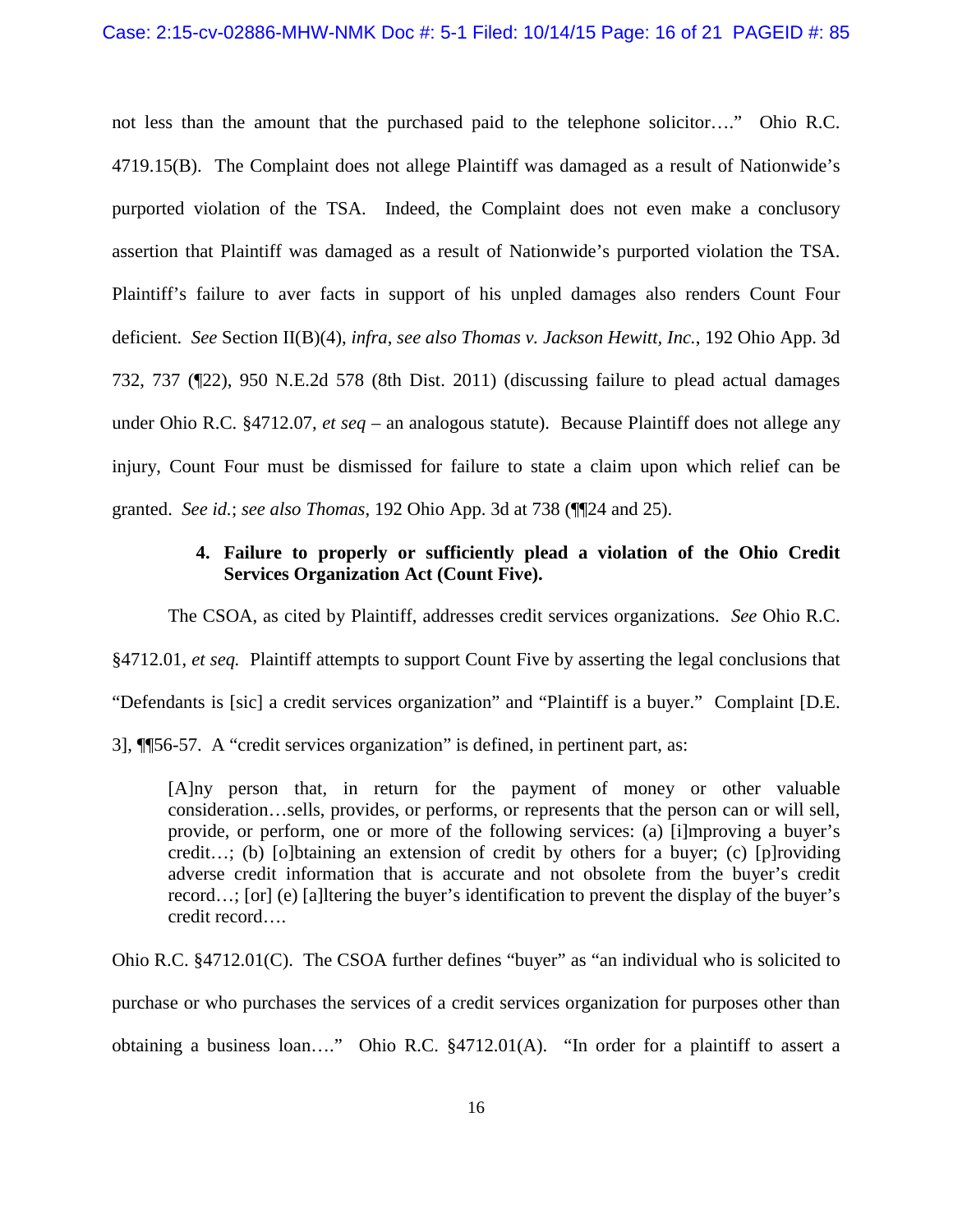#### Case: 2:15-cv-02886-MHW-NMK Doc #: 5-1 Filed: 10/14/15 Page: 17 of 21 PAGEID #: 86

successful claim against a defendant under the [Ohio Credit Services Organization Act], the plaintiff must qualify as a buyer and the defendant qualify as a [credit services organization]." *Snook v. Ford Motor Co.*, 142 Ohio App. 3d 212, 216, 755 N.E.2d 380 (2nd Dist. 2001). In order to qualify as a "buyer" under the CSOA, an individual must obtain the services of a credit services organization in exchange for money or its equivalent. *Id.*

Nowhere within Count Five or "the foregoing paragraphs" does Plaintiff allege he obtained the services of Nationwide in exchange for money (or its equivalent). Because Plaintiff does not allege (because he cannot) Plaintiff purchased the services of Nationwide (for money or its equivalent), Count Five must be dismissed for failure to state a claim upon which relief can be granted. *See Snook*, 142 Ohio App. 3d at 216.

Additionally, Count Five, including the "foregoing paragraphs," does not factually allege – as opposed to merely concluding – that Nationwide purportedly received, or solicited to receive, compensation in return for Nationwide's services; services that are not alleged to improve a buyer's credit record, but rather to settle Plaintiff's debts or provide credit counseling services to Plaintiff. *See* Complaint [D.E. 3], ¶¶ 13 ("market debt settlement services on behalf of its debt settlement company"), 19 ("work to settle debts"), 25 ("negotiate with the creditors to settle the accounts"), 30 ("work directly with Plaintiff's creditors to reduce his principal balance"), 36 ("Defendants was engaged in the business of debt adjusting, budget counseling, debt management, or debt pooling services, or holding oneself out, by words of similar import, as providing services to debtors in the management of their debt"), Exh. A. Plaintiff fails to allege any facts establishing Nationwide is a credit services organization as its services are not alleged to be credit improvement services, but rather credit counseling or debt settlement services. *Id.*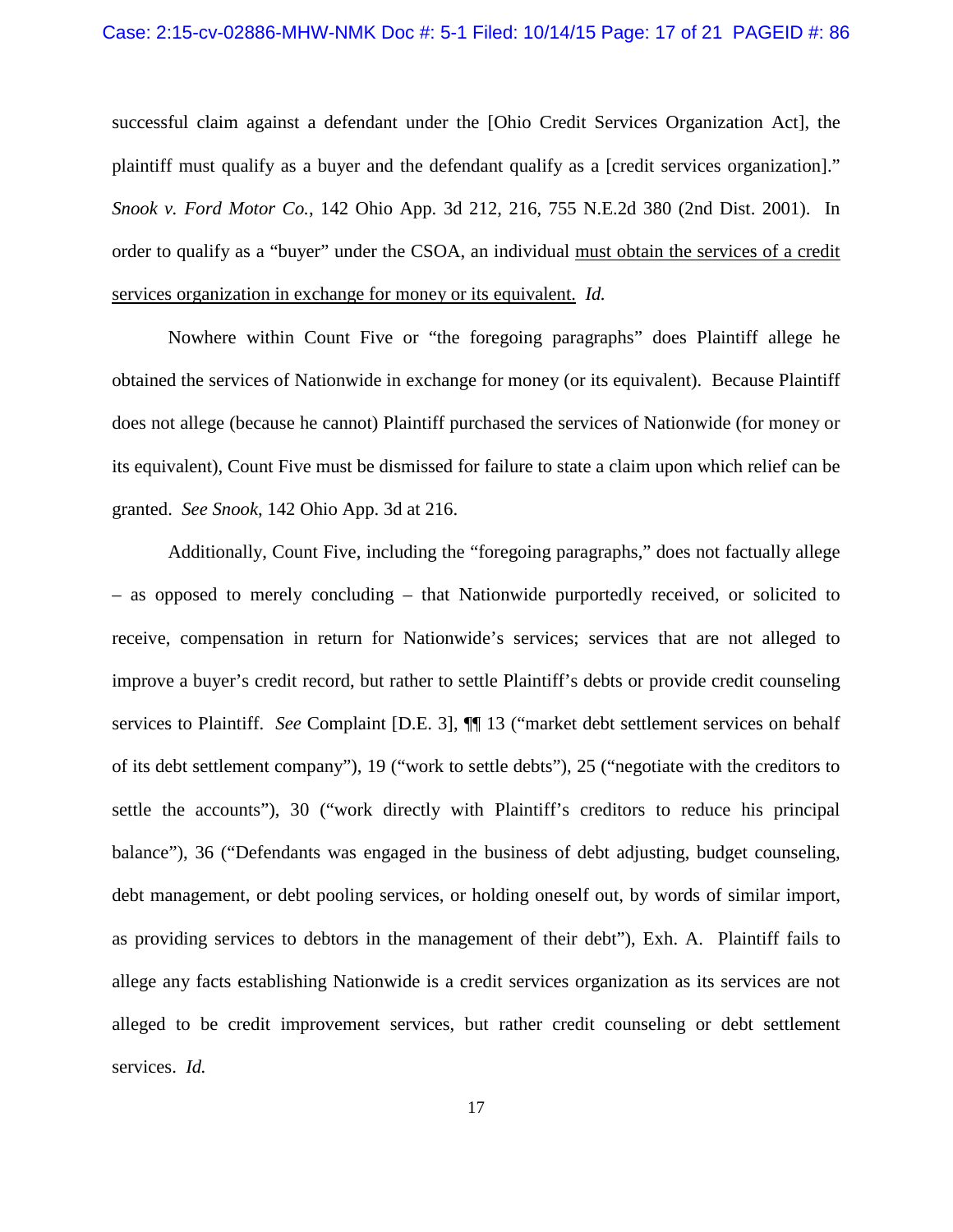#### Case: 2:15-cv-02886-MHW-NMK Doc #: 5-1 Filed: 10/14/15 Page: 18 of 21 PAGEID #: 87

Similarly, a review of Count Five, including the "foregoing paragraphs," reveals Plaintiff's Complaint lacks factual allegations in which Plaintiff was solicited to purchase, let alone purchased the credit repair services of Nationwide (presumably because Nationwide does not offer such services). Accordingly, the Complaint fails to allege any facts that Plaintiff is a "buyer" entitled to seek relief under the CSOA.

As reflected throughout Plaintiff's improperly plead Complaint, Count Five also reveals Plaintiff's improper and mechanical recitation of the statutory language of the CSOA, and failure to allege any facts sufficient to support Plaintiff's general conclusions. *See* Complaint [D.E. 3], ¶¶59-63. By way of example for the foregoing, Plaintiff concludes Nationwide "solicited buyers with mailed letters in order to provide the services of a credit services organization," Complaint [D.E. 3], ¶59-63, but does not aver facts in support of such conclusion. Specifically, Plaintiff does not identify the purported "buyers," "mailed letters," or "credit services organization" nor does Plaintiff allege how the undescribed "mailed letters" solicit the undescribed buyers in order to provide the services of an undescribed credit services organization. *See id.*

Further, the CSOA damages provision states "[a] buyer injured by a violation [of the CSOA] may bring an action for recovery of damages." Ohio R.C. §4712.10(A)(1). "Damages awarded under division  $(A)(1)$  of this section shall not be less than the amount paid by the buyer to the credit services organization, plus reasonable attorneys' fees and court costs." *Id.* The Complaint does not allege Plaintiff was damaged as a result of Nationwide's purported violation of the CSOA. Indeed, the Complaint does not even "make a conclusory assertion that because [defendant] failed to comply with Ohio's CSOA, [plaintiffs] were damaged. [An] unsupported conclusion [that] does not satisfy [plaintiffs'] obligation to provide grounds for their entitlement to relief." *Thomas v. Jackson Hewitt, Inc.*, 192 Ohio App. 3d 732, 737 (¶22), 950 N.E.2d 578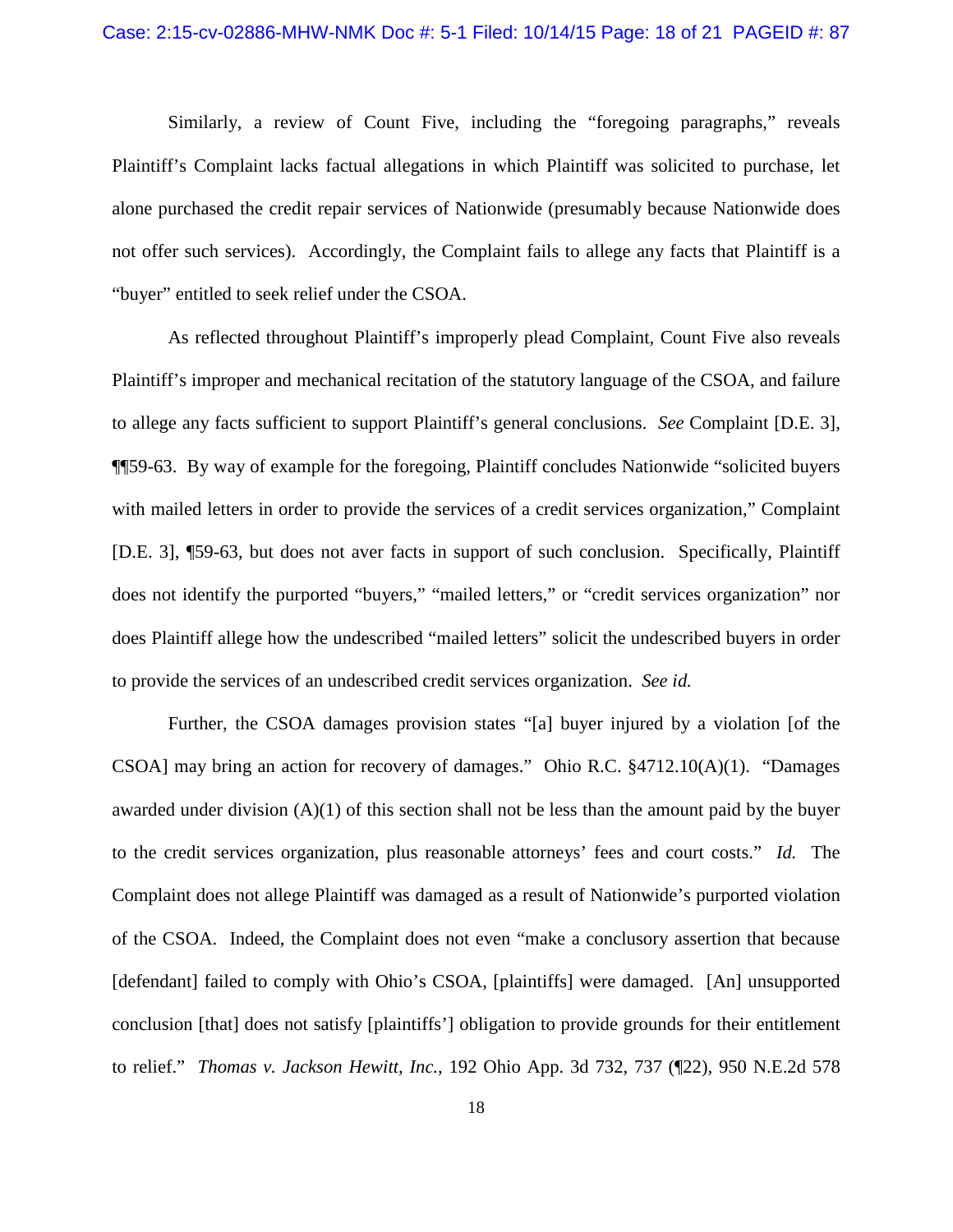(8th Dist. 2011). Plaintiff's failure to aver facts in support of his unpled damages renders Count Five deficient. "The CSOA is not a strict-liability statute, nor are damages under the CSOA presumed. The CSOA permits only a person who has been injured by a violation of its provision to bring an action for damages against the violater." *Id.* at 738 (¶23). Because Plaintiff does not allege any injury, Count Five must be dismissed for failure to state a claim upon which relief can be granted. *See id.* at 738 (¶¶24 and 25) ("The [plaintiffs'] insufficient allegation of injury is fatal to their first amended complaint; thus it cannot survive a Civ. R. 12(b)(6) motion to dismiss….Because we find that the [plaintiffs] did not sufficiently allege damages in their first amended complaint, we need not address whether [plaintiffs], in this action, are 'buyers' as defined by R.C.  $4712.01(A)$  or whether [defendant] is a CSO as defined by R.C.  $4712.01(C)$ .").

# **5. Plaintiff's requests for costs and reasonable attorneys' fees pursuant to the Ohio Telephone Solicitors Act and the Ohio Credit Services Organization Act in the Prayer for Relief are improper, insufficient, and should be stricken.**

### **a. Plaintiff is not seeking damages under the Ohio Telephone Solicitors Act.**

A plaintiff who seeks and is awarded damages pursuant to Ohio R.C. §4719.15 can potentially recover an award of "reasonable attorney's fees and court costs…." Ohio R.C. §4719.15(B). Plaintiff does not allege, and therefore is not entitled to seek, damages pursuant to Ohio R.C. §4719.15. *See* Section II(B)(4), *supra*. Because Plaintiff does not allege, and therefore is not entitled to seek, damages pursuant to Ohio R.C. §4719.15, Plaintiff cannot be awarded damages under Ohio R.C. §4719.15 such that he can attempt to recover attorney's fees and costs. Rather, Plaintiff appears to rely upon Ohio R.C. §4719.14 to try to allege a violation of Ohio R.C. §1345.02. Accordingly, Plaintiffs have not and cannot plead an entitlement to attorney's fees and court costs under the TSA as none exists for the claim they seek to allege,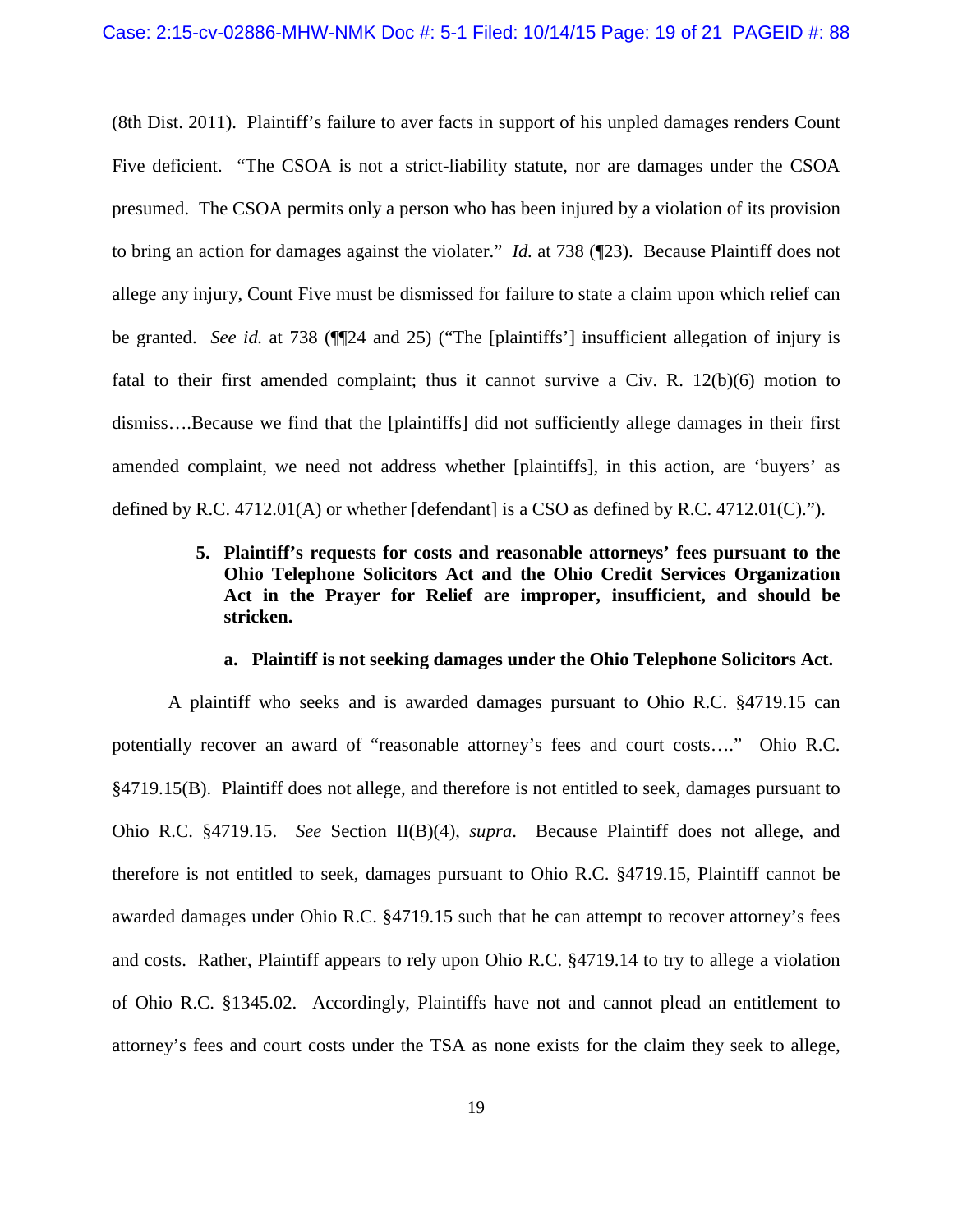and the request contained in the Prayer for Relief is improper, insufficient, and should be stricken.

## **b. Plaintiff is not seeking damages under the Ohio Credit Services Organization Act.**

A plaintiff who seeks damages and is awarded damages pursuant to Ohio R.C. §4712.10 can potentially recover an award of "reasonable attorney's fees and court costs." Ohio R.C. §4712.10(A)(2). However, Plaintiff does not allege, and therefore is not entitled to seek, damages pursuant to Ohio R.C. §4712.10. *See* Section II(B)(3), *supra*. Because Plaintiff does not allege, and therefore is not entitled to seek, damages pursuant to Ohio R.C. §4712.10, Plaintiff cannot be awarded damages under Ohio R.C. §4712.10(A)(2) such that he can attempt to recover attorney's fees and costs. Rather, Plaintiff appears to rely upon Ohio R.C. §4712.11 to try to allege a violation of Ohio R.C. §1345.02. Accordingly, Plaintiffs have not and cannot plead an entitlement to attorney's fees and court costs under the CSOA as none exists for the claim they seek to allege, and the request contained in the Prayer for Relief is improper, insufficient, and should be stricken.

### **III.CONCLUSION**

Plaintiff's attempts to plead claims against Nationwide are so deficient that not a single count can withstand scrutiny, and as such, the Complaint should be dismissed against Nationwide.

WHEREFORE, Defendant Nationwide Debt Direct LLC requests this Court dismiss Plaintiff's Complaint, award attorney fees and costs to Defendant Nationwide Debt Direct LLC pursuant to the Fair Credit Reporting Act and Ohio Consumer Sales Practice Act, and award any other relief in favor of Defendant Nationwide Debt Direct LLC this Court deems just and proper.